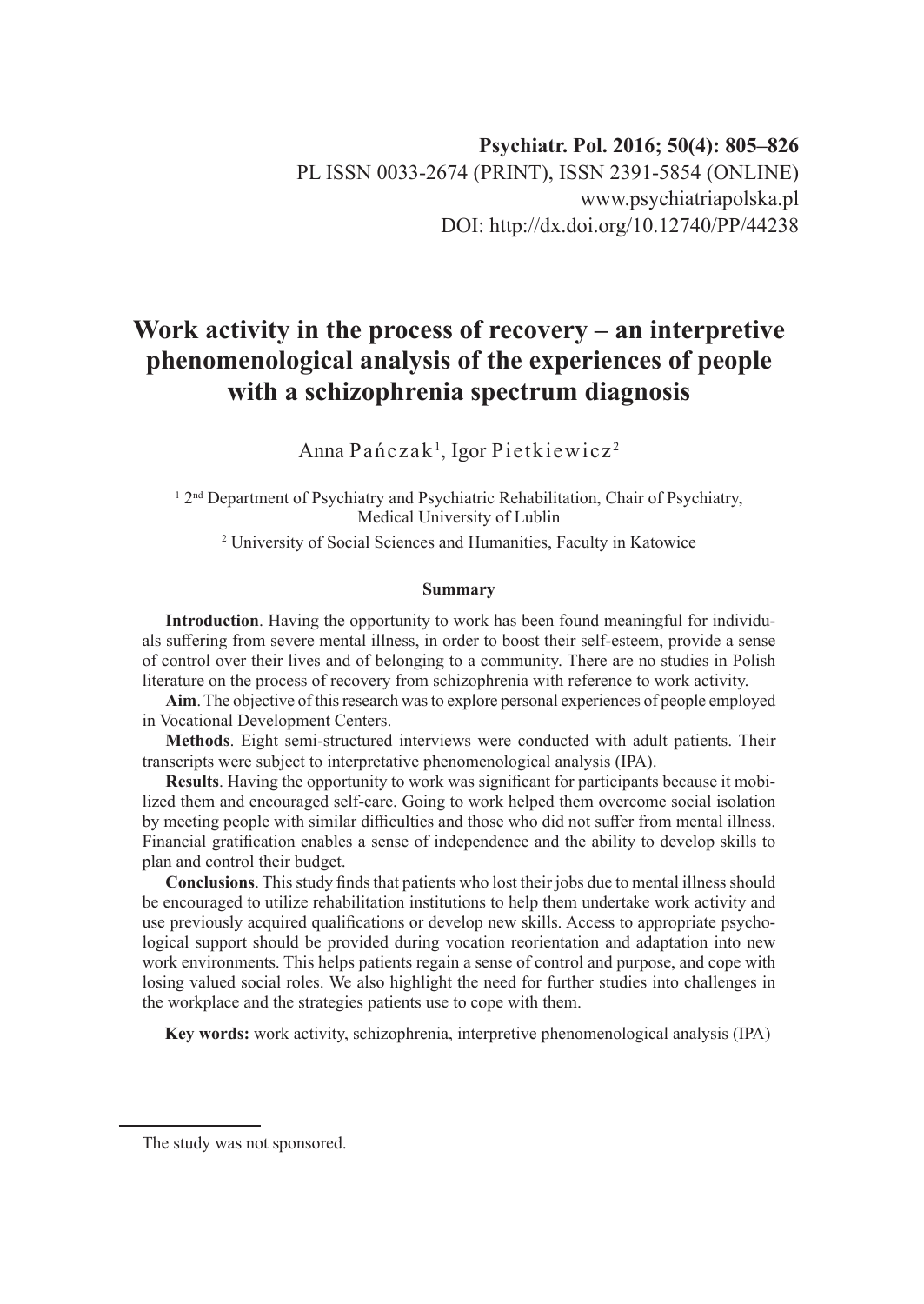## **Professional activity among people with severe mental illness**

Being out of work, especially in the case of long-term unemployment, can have an adverse effect on both physical and mental health. A meta-analysis conducted by Murphy and Athanasou [1] shows that losing one's job is extremely stressful and leads to health deterioration. Unemployment can trigger depression, anxiety, and psychosomatic disorders and has a negative impact on quality of life and self-esteem [2, 3]. Negt [4] refers to research conducted in the 1930s by Lazarsfeld and Jahoda on the effects of unemployment, who found that individuals who have lost their jobs often experience losing a sense of reality associated with the lack of a regular workplace. This is because workspace is often a reference point to time and space. It is also a source of identity and provides a valued social role as an employee [4, 5]. Kaszyński [6] finds that employment enables individuals to participate in social life. People with disabilities, especially those suffering from mental illness, face specific difficulties relating to work activity: they are more susceptible to losing jobs due to health difficulties and they find it much more difficult to return to work [7–10]. Unemployment can lead to deepening of existing mental disorders [11] and is seen as a barrier to recovery [12].

Work is a complex form of activity and a key element of the rehabilitation process [13]. Work activity and other structured forms of active participation in social life are regarded as significant factors in improving mental health in people with severe psychiatric illness [14, 15]. Despite that, the employment rate among people with severe mental illness in Western Europe and Northern America is barely 10–20% [6]. In the group of people with disability associated with mental disorders, 37% have never undertaken any career [16]. Only about 2% of those diagnosed with schizophrenia have a full time job [5].

In Poland, there is no comprehensive, integrated, rehabilitation system referring to employment issues and most people with severe mental disorders never use psychiatric rehabilitation [17]. Moreover, employment is rarely perceived as a significant goal in the treatment of mental illnesses, despite evidence of its significant therapeutic effect [18]. For this reason, the National Mental Health Program in Poland stresses the importance of returning to full-time work and improving access to vocational rehabilitation and recommends participation of the mentally ill in professional life [5].

At present, there are two competing models of rehabilitation in Poland. The first is the "work creation model" based on the traditional theory of stages, and approaches vocational rehabilitation as a "step-by-step" process. It includes initiatives such as social labor projects (so-called social enterprises). Stage-based solutions allow patients to undertake specific forms of rehabilitation appropriate to their health condition. The final rehabilitation stage is to undertake a job on the open market [6, 19]. However, experience shows that reaching that stage is extremely difficult for various reasons [5]. The vast majority of patients end up at the intermediate level [6, 19]. According to Kaszyński [19] only 20% of mentally ill people are able to undertake work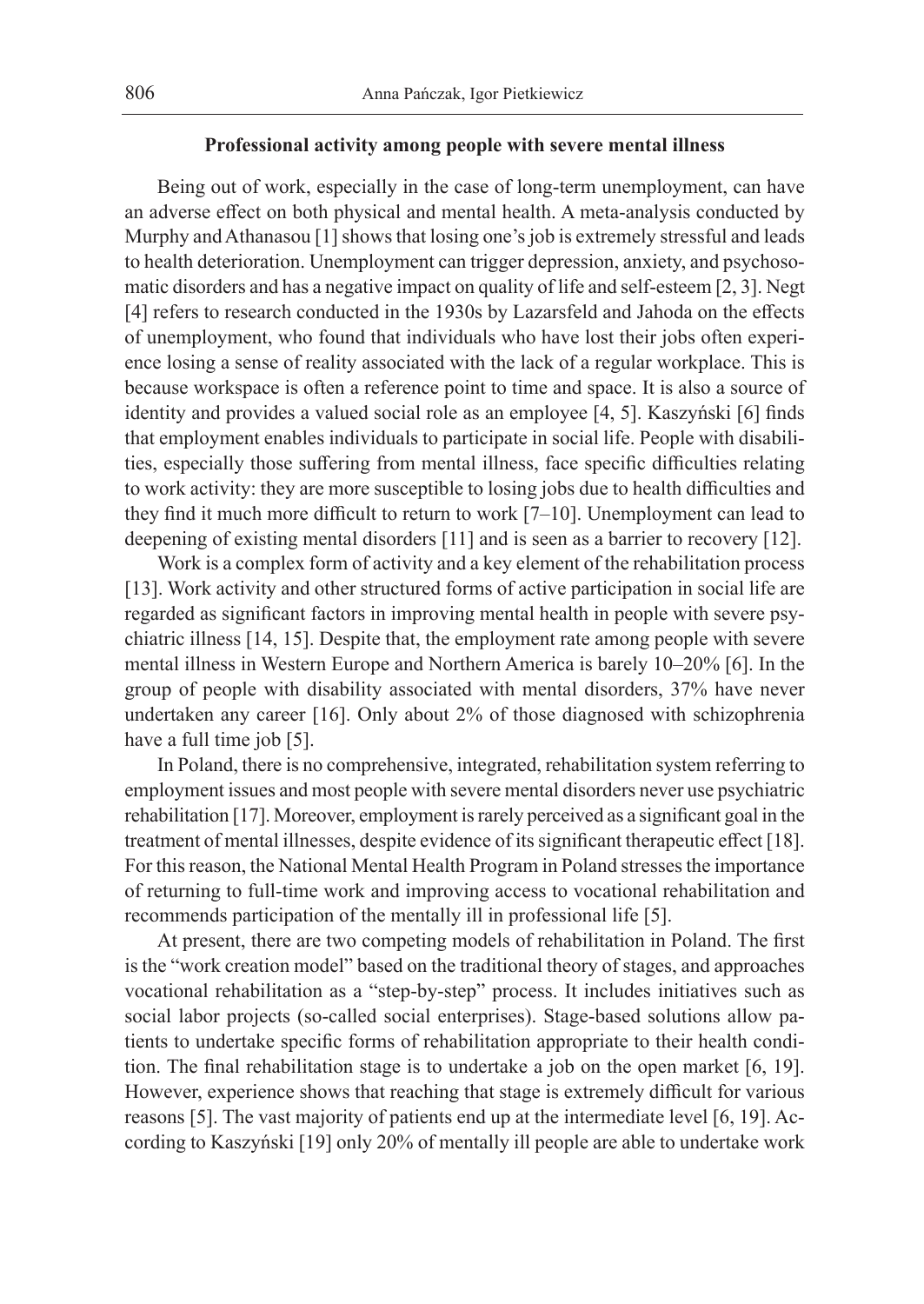in competitive conditions. The second model of rehabilitation is based on promoting supported employment in the open labor market. Advocates of this model believe that the traditional approach to occupational rehabilitation decreases the probability of finding employment [6, 19]. However, both of these models seem complimentary to each another. Kaszyński [6, 19] says that integrating these two is the only way to guarantee stable work for people with serious mental disorders.

A widely defined concept of social and vocational rehabilitation of people suffering from mental disorders in Poland includes such forms as: self-help community centers, occupational therapy workshops, vocational development centers, social enterprises, supported employment enterprises and sheltered employment [6, 19]. All of these refer to various stages of the rehabilitation process.

Self-help community centers provide social rehabilitation and support for those with chronic mental illness or mental disability. Their aim is to support patients in daily functioning, and counteract hospitalization [6, 20].

Occupational therapy workshops (OTW) support social and occupational rehabilitation of people with disability [21]. They focus on obtaining skills and qualifications essential for employment. Elements of professional counseling and assistance in finding a job is also used [20]. By the end of 2013, there were 682 such initiatives registered in Poland; however, only 18% of their users were mentally disabled [22, 23]. The effectiveness of rehabilitation offered at OTW is very limited because of insufficient cooperation with supported employment enterprises (despite the legislator's recommendations) or with the open labor market [6].

Vocational development centers (VDCs) are relatively new. The first such centre was established in 2000 to give employment or offer vocational rehabilitation to severely disabled people, and prepare patients to live independent lives and function in society [24]. At least 70% of people employed in VDCs are classified with moderate or severe disability [23]. By the end of 2013, there were 75 such centers and 54% of their employees were people with mental disorders. VDCs often provide catering or gastronomic services, management of public green space or printing services [22]. They are social economy entities which operate as non-profit companies and any profit is invested in rehabilitation of their employees [6]. The most popular VDC employing people with mental illness is a guesthouse in Krakow called "U Pana Cogito" (English: "At Mr Cogito's") [13]. Kaszyński [23] highlights that VDCs develop good practices to promote the development of social enterprises (business units established to provide employment for mentally disabled).

Social enterprises fulfill their mission by providing services or producing valuable goods and, at the same time, taking into consideration the specific needs of their employees. The primary objective is to include mentally disabled people or those with difficulties in everyday functioning in the labor market [6]. Cechnicki [25] says these companies can be the foundation of a solid employment system for mentally disabled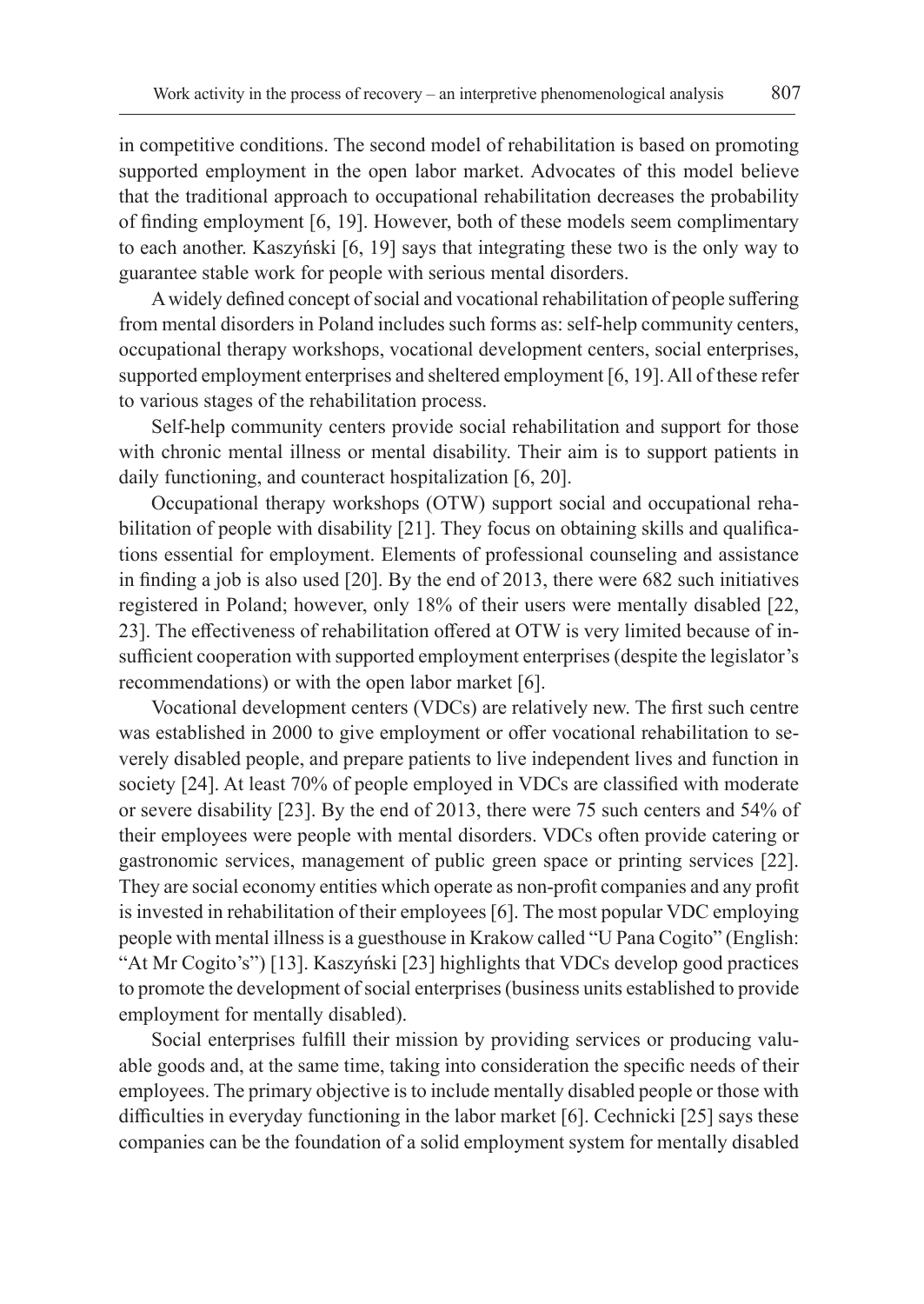and real competitors to the open labor market. An example is "Cafe Hamlet" run by the Krakow Hamlet Foundation [26].

Supported employment enterprises are (contrary to social enterprises) business entities which generate profit and are focused on financial gain. At least 50% of their employees are disabled, out of whom a minimum of 20% must be classified as moderate or severe [27]. Individuals suffering from mental illness tend to be shunned from such enterprises nowadays because of economic priorities. In many cases, work offered to them is bereft of any socio-therapeutic function [6, 24]. A good example of creating workplaces in cooperation with supported employment enterprises is the EKON project [28].

The last solution is sheltered employment, which supports disabled people who are unable to find and sustain work in the open market [29]. Sheltered employment is most effective for people with minor dysfunctions [6]. An example is "Dom Warszawski pod Fontanną" (English: "The Warsaw House under the Fountain") which offers temporary employment positions [30].

Although social enterprises and other forms of socio-vocational participation facilitate an effective transfer of resources allocated for psychiatric rehabilitation [23], these initiatives seem to be underdeveloped in Poland. One of the reasons why disabled people have difficulties returning to the labor market is insufficient cooperation between institutions offering rehabilitation and potential employers [6].

Despite the value of vocational activity mentioned above, the problem of rehabilitation has received little attention in Polish literature. There are no systemized empirical studies exploring patients' experiences in the workplace, their expectations and difficulties. Our research aims to fill in this gap. It was inspired by a few published accounts of people with severe mental illness who referred to the importance of work [31]. We used interpretative phenomenological analysis [32], which is consistent with the "recovery model" in psychiatry, in which professionals "listen to the voice" of their patients and concentrate on the unique character of their experience [33]. The main research question guiding this study was: What meaning do people with a schizophrenia spectrum diagnosis ascribe to work activity?

## **Material and method**

#### Rationale for using IPA

The objective of IPA is to gather comprehensive material on how individuals experience particular phenomena. IPA refers to fundamental principles of phenomenology, hermeneutics and ideography, employing a so-called "dual hermeneutics"*.*  This entails researchers' attempt to interpret what meaning participants ascribe to phenomena in their world [32, 34]. IPA involves a detailed analysis of qualitative data gathered from a small, purposeful and homogenous sample [35]. We regarded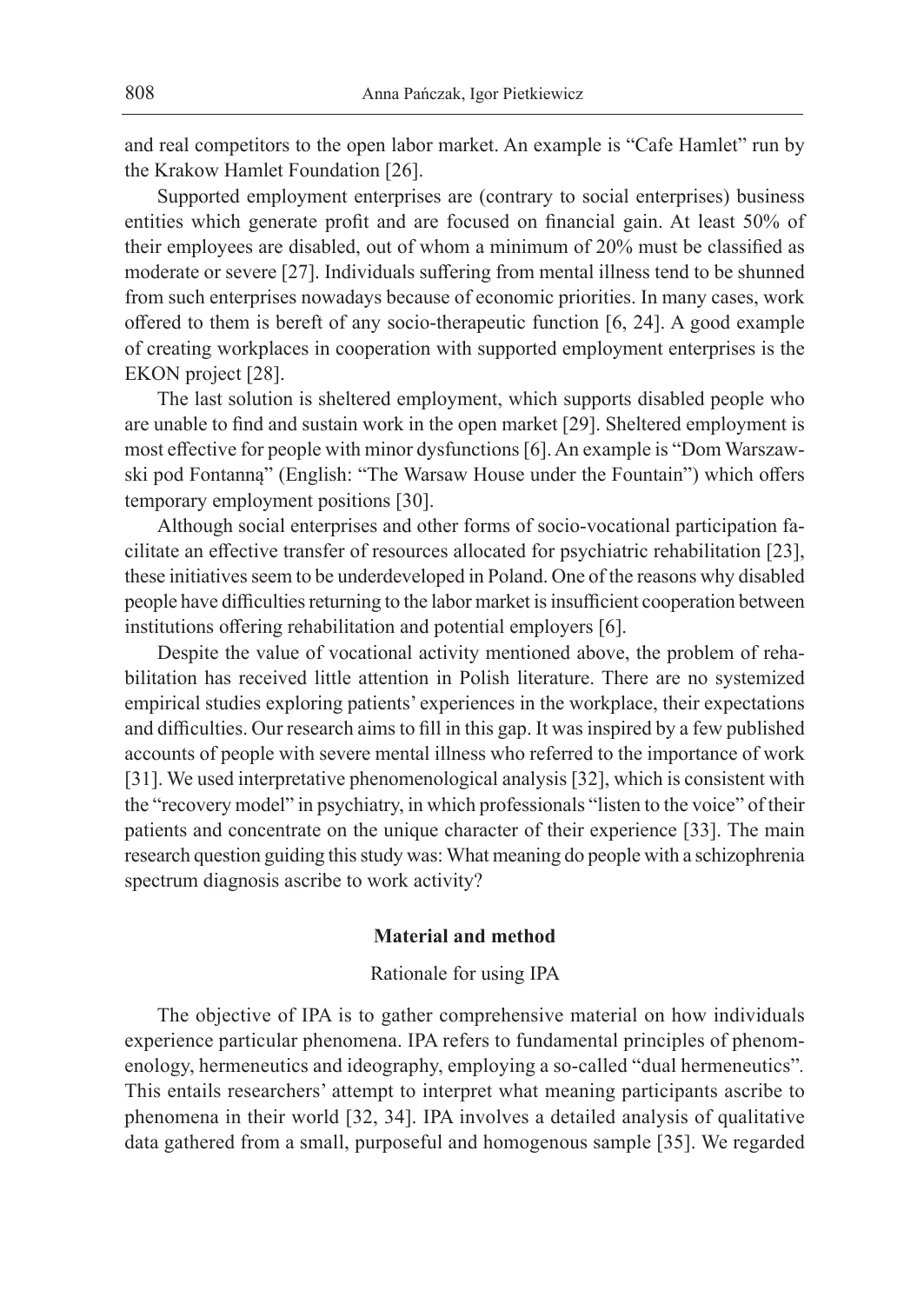this approach most appropriate to explore personal experiences associated with working in VDCs. We also decided that this method would help us understand the meaning patients attributed to work activity during their recovery process. This is important in order to understand potential benefits and challenges associated with coaxing these people into the professional world. Our participants spoke about their experiences with severe mental illness such as schizophrenia and schizoaffective disorder, the recovery process, and meaning ascribed to work. This paper focuses on the meaning attributed to working in VDCs.

# Participants

Participants in this study were eight patients (4 women and 4 men) with schizophrenia spectrum disorders, aged 28–58. All were employed in Vocational Development Centers in Lublin, Pulawy or Leczna for 2–6 years. Five had secondary education and three had finished vocational training. All except one person (Mateusz) had previous work experience before their illness. Most had participated in occupational therapy workshops or self-help community centers. The eight participants are described in Table 1; their names have been changed to ensure confidentiality.

| Pseudonym | Characteristics                                                                                                                                                                                                                                                                                                                                                                                                                                                                    |  |
|-----------|------------------------------------------------------------------------------------------------------------------------------------------------------------------------------------------------------------------------------------------------------------------------------------------------------------------------------------------------------------------------------------------------------------------------------------------------------------------------------------|--|
| Teresa    | Age 42, vocational training. Single, no children. She had worked for two years at a care<br>centre, a preschool and in a printing office before becoming ill. Diagnosed with paranoid<br>schizophrenia at age 24. For six years she has been working as a kitchen assistant in VDC.<br>She additionally receives health benefits. She lives in sheltered housing.                                                                                                                  |  |
| Janina    | Age 48, vocational training, lives with her husband. Two adult children. She previously<br>worked as a seamstress for eight years. Diagnosed with schizoaffective disorder at age 33.<br>Participated in OTW and has worked as a kitchen assistant in VDC for the last three years.<br>She additionally receives health benefits.                                                                                                                                                  |  |
| Jolanta   | Age 56, vocational training, a widow, lives alone, has two adult children. She previously<br>worked as a seamstress, a cleaner and in a gelatin production facility. Diagnosed with<br>schizoaffective disorder at age 34. Participated in OTW and now works as a kitchen assistant<br>in VDC. She additionally receives health benefits.                                                                                                                                          |  |
| Karolina  | Age 58, secondary school education. Lives with her husband. Her two adult children live<br>separately. She worked as an accountant for 13 years (also during the initial stages of her<br>illness). She had her first episode of paranoid schizophrenia at age 28, but started treatment<br>at 33. Participated in activities at the local self-help community centre. Has been working as<br>a kitchen assistant in VDC for 4.5 years. She additionally receives health benefits. |  |
| Paweł     | Age 28, vocational training, single, no children. Diagnosed with paranoid schizophrenia at 22.<br>Has undertaken a number of jobs, including gardening, working in a cold storage facility or<br>being a sales representative. Participated in OTW, has been working as a kitchen assistant in<br>VDC for three years. Lives in a rented apartment.                                                                                                                                |  |

Table 1. **Information about research participants (** $N = 8$ **)** 

*table continued on the next page*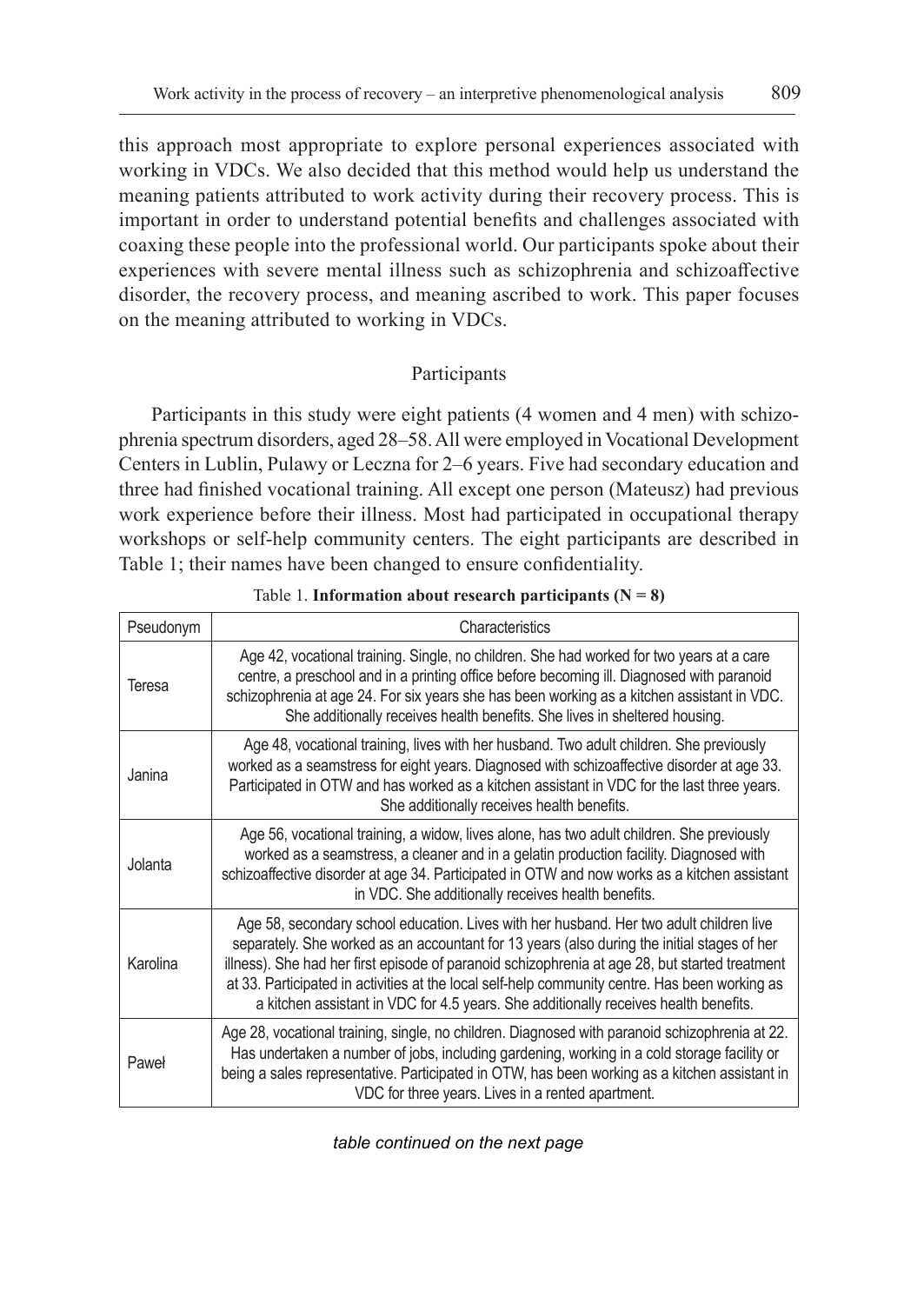| Mateusz | Age 32, secondary school education, single, no children. He tried to get into university<br>but was unsuccessful. Diagnosed with paranoid schizophrenia at age 19. Has no work<br>experience. Participated in activities held by the local self-help community centre, had 40<br>hours of paid internship as a waiter and started voluntary work in VDC. Receives health<br>benefits and lives in sheltered housing. |
|---------|----------------------------------------------------------------------------------------------------------------------------------------------------------------------------------------------------------------------------------------------------------------------------------------------------------------------------------------------------------------------------------------------------------------------|
| Stefan  | Age 38, vocational training, divorced, one child. Worked as a leather tanner for two years and<br>a builder for six months. Diagnosed with paranoid schizophrenia at age 23. Has been working<br>as a kitchen assistant in VDC for the last six years. Receives health benefits, part of which is<br>spent on alimony. He lives in sheltered housing.                                                                |
| Irek    | Age 44, secondary school education, single, no children. Studied administration for two<br>years and was employed as a carer for the elderly for two years. Diagnosed with paranoid<br>schizophrenia at age 18. Has been working part-time as a waiter in VDC for the last three<br>years. Receives health benefits and lives in sheltered housing.                                                                  |

#### The Researchers

The interviews were carried out as part of a PhD project by the first author (A.P.) who is a psychologist (working at Psychiatric Ward of  $2<sup>nd</sup>$  Department of Psychiatry and Psychiatric Rehabilitation, Medical University of Lublin) practicing in a psychiatric clinic for about ten years. Her experience in working with psychotic individuals enabled her to build positive rapport with participants and elicit information from them. The analysis was conducted together with the second author (I.P.), who is an academic professor and researcher at the University of Social Sciences and Humanities, and supervised the project.

## Procedure

This study was conducted in VDCs in Lublin, Pulawy and Leczna between 2012 and 2014. A purposive sample was used. Participants were recruited among patients with schizophrenia spectrum diagnosis with personal experience of working in VDCs for at least two years. The researcher visited three regional VDCs which employed people with mental disorders. She outlined the research to the management and requested their consent. The management then identified people who met the criteria for inclusion. The researcher informed potential candidates about the objectives and principles of the study and asked for their informed consent. Out of 19 people, three refused – one claimed participation in an interview would be too stressful for her, and the remaining two did not give reasons for refusal. 16 interviews were conducted altogether, eight of which were then selected for analysis. The remaining interviews were rejected because they were too short or provided insufficient information, which was caused by persisting symptoms in the examined persons and cognitive difficulties, or the short duration of employment (a few days). Some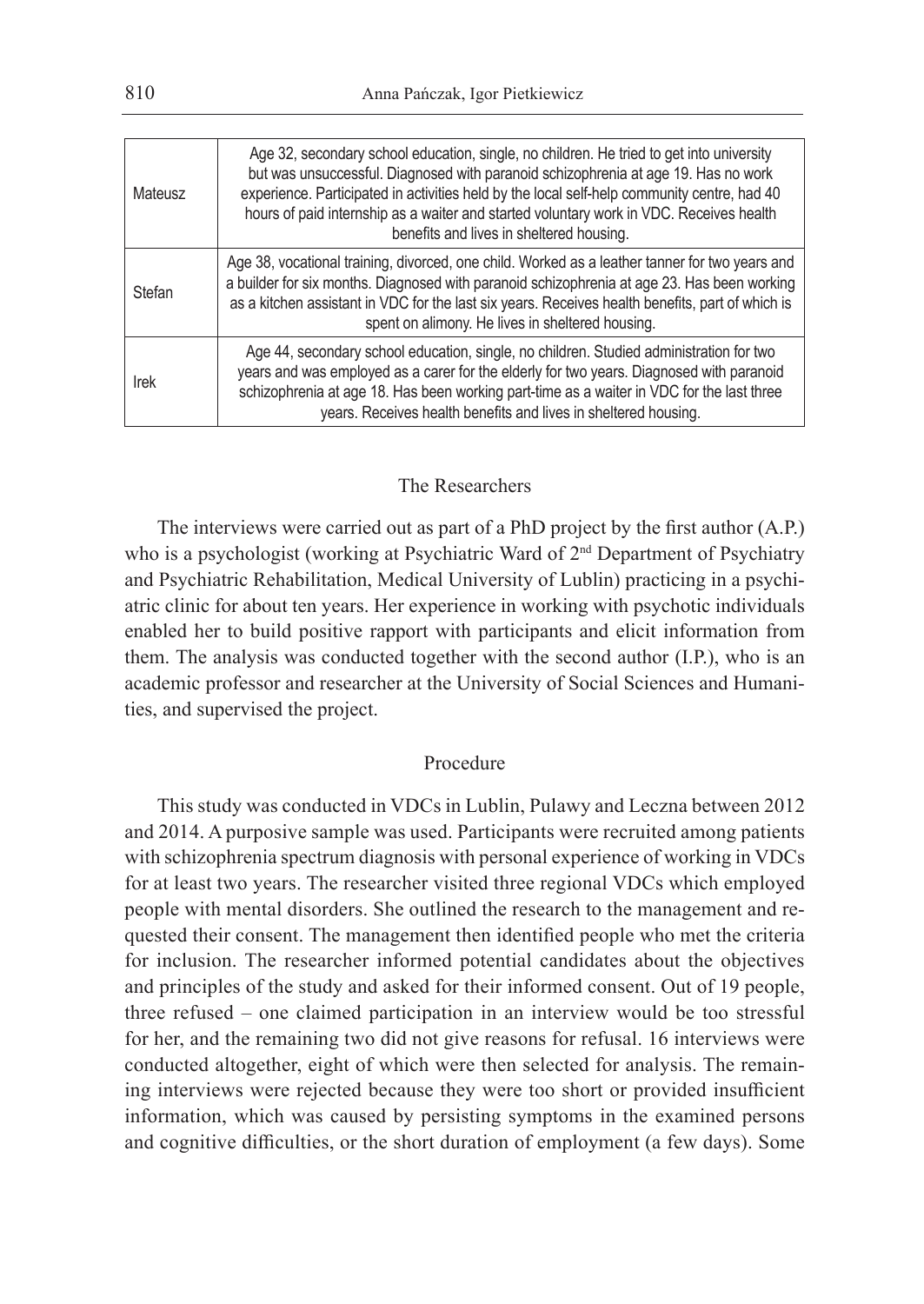participants were also excluded because it turned out they had a different diagnosis (bipolar disorder). Participants reacted to interview in a variety of ways: some were very willing to answer questions without inhibition and others needed time to feel more comfortable with the new situation and the necessity for recording the conversation. A number of participants expressed their surprise that anyone would be interested in their private opinions about their illness or treatment. Each interview lasted 40–60 minutes and was digitally recorded.

## Interview protocol

We used semi-structured in-depth interviews to gather information about participants' personal experiences associated with illness, recovery process, and meaning attributed to work. Before gathering data we identified key areas to be explored with each participant, including: family situation, the history of illness and treatment, professional experience prior to illness, the effect of illness on career development, and experience associated with psychiatric rehabilitation. Open-ended questions and prompts were prepared to explore these areas and encourage participants to share their memories, thoughts and feelings. The researcher discussed these areas with participants and asked additional questions for clarification or exploration of topics which emerged spontaneously during interviews.

## **Data analysis**

We produced detailed, verbatim transcripts of all audio recordings and analyzed them in Nvivo10 (computer-assisted qualitative data analysis software) using the consecutive analytical steps recommended for IPA [30]. First, we listened to each recording and read the transcripts carefully several times. We then used the "annotation" tool in Nvivo10 to produce extensive notes about the content and language use, and registered our interpretative comments. All notes were then categorized into emergent themes by allocating descriptive labels. We discussed our coding and interpretations with each other and followed the same procedure for each interview. We then compared the themes between participants to check that they were represented in all interviews. We also analyzed connections between themes in each interview and between cases, and grouped themes according to conceptual similarities into superordinate ones and sub-themes. This final report presents an elaboration of main themes and sub-themes associated with work experience in VDCs.

#### **Results**

All participants in this study gave detailed accounts of their experiences associated with working in VDCs. They talked about the significance of work activity in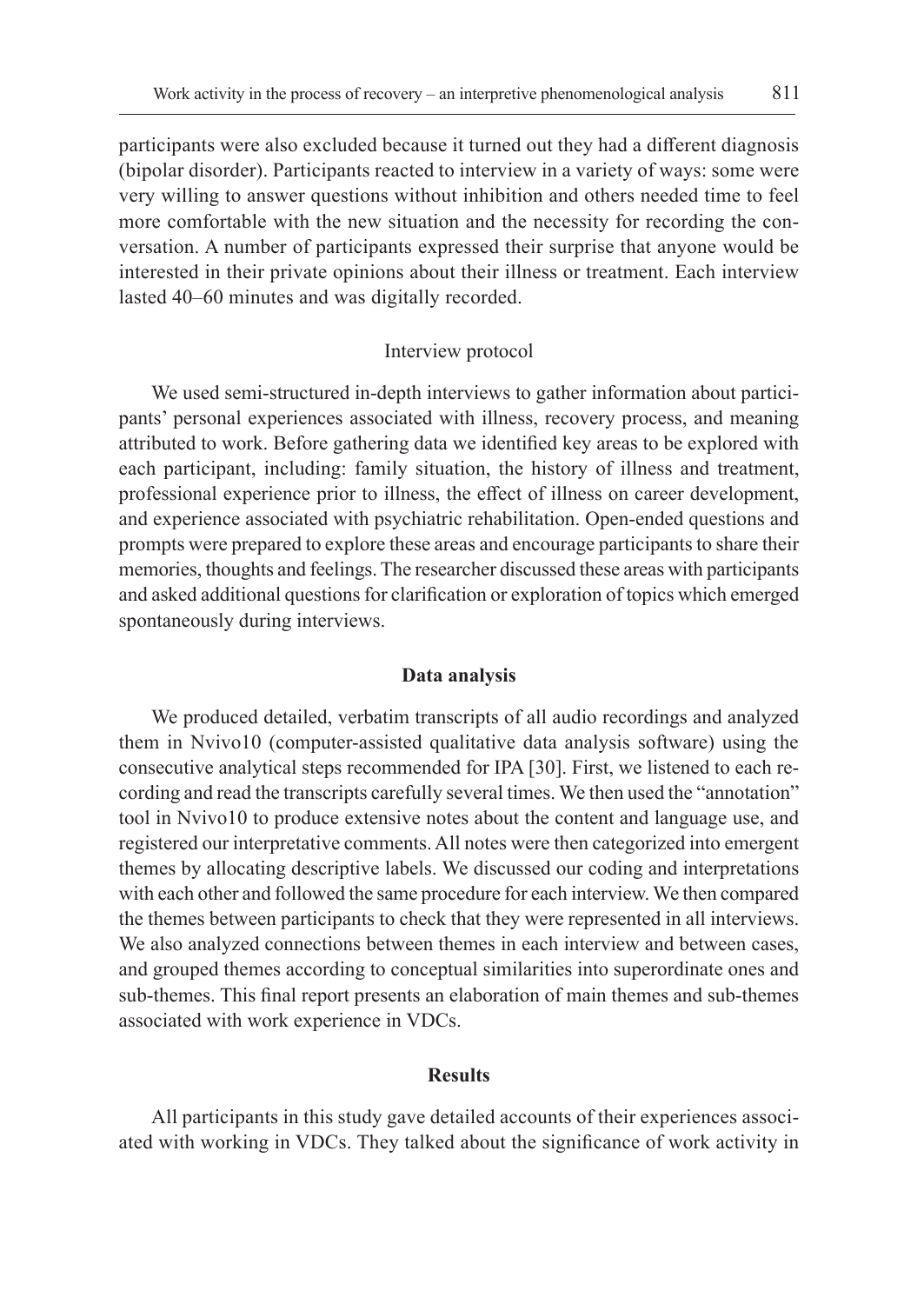their lives and the process of treatment, advantages, but also challenges associated with working in VDCs. In the course of analysis we identified five main themes (presented in table 2). We describe them in detailbelow, including excerpts of participants' own words.

| Main themes                        | Number of participants with the theme |
|------------------------------------|---------------------------------------|
| 1. An activating function of work  |                                       |
| 2. Positive self-image of employee | .5                                    |
| 3. A sense of community            |                                       |
| 4. Financial gratification         | 8                                     |
| 5. Work-related burdens            |                                       |

Table 2. **Emergent themes identified during analysis**

## An activating function of work

Working in a VDC involved adherence to certain tasks and work schedules. Many participants found that going to work regularly gave them a sense of structure, predictability and a feeling anchored in reality. Stefan talked about signing his job contract as an important achievement and felt obliged to fulfill the duties entrusted to him, even in periods of low mood:

*I don't really feel like doing anything. Perhaps I'm a bit depressed. I simply wake up and don't feel like getting up. I think to myself that this day is going to be hard, boring and irritating, but I am employed here, after all. I've signed a contract and I cannot neglect that.*

Having responsibilities and a chance to demonstrate their skills helped participants find meaning in their lives, empowerment, and had an activation function. Karolina noted that "work motivates me to get up in the morning"*.* Otherwise, she would probably avoid social contact and simply stay in bed. Paweł also stressed that responsibilities at work encouraged him to be active and go out:

*Work teaches me consistency and reliability. I don't know how to express that. For example, I start work at six in the morning, so it motivates me to get up. I know that others would stay in bed and do nothing. I get up, wash myself, and go to work. The fact that I get up and go to work gives me strength to carry on working.*

He stressed the importance of getting up at a specific time and taking care of his personal hygiene. Another participant also spoke about looking after her personal appearance because she interacts with people at work and wants to avoid negative comments: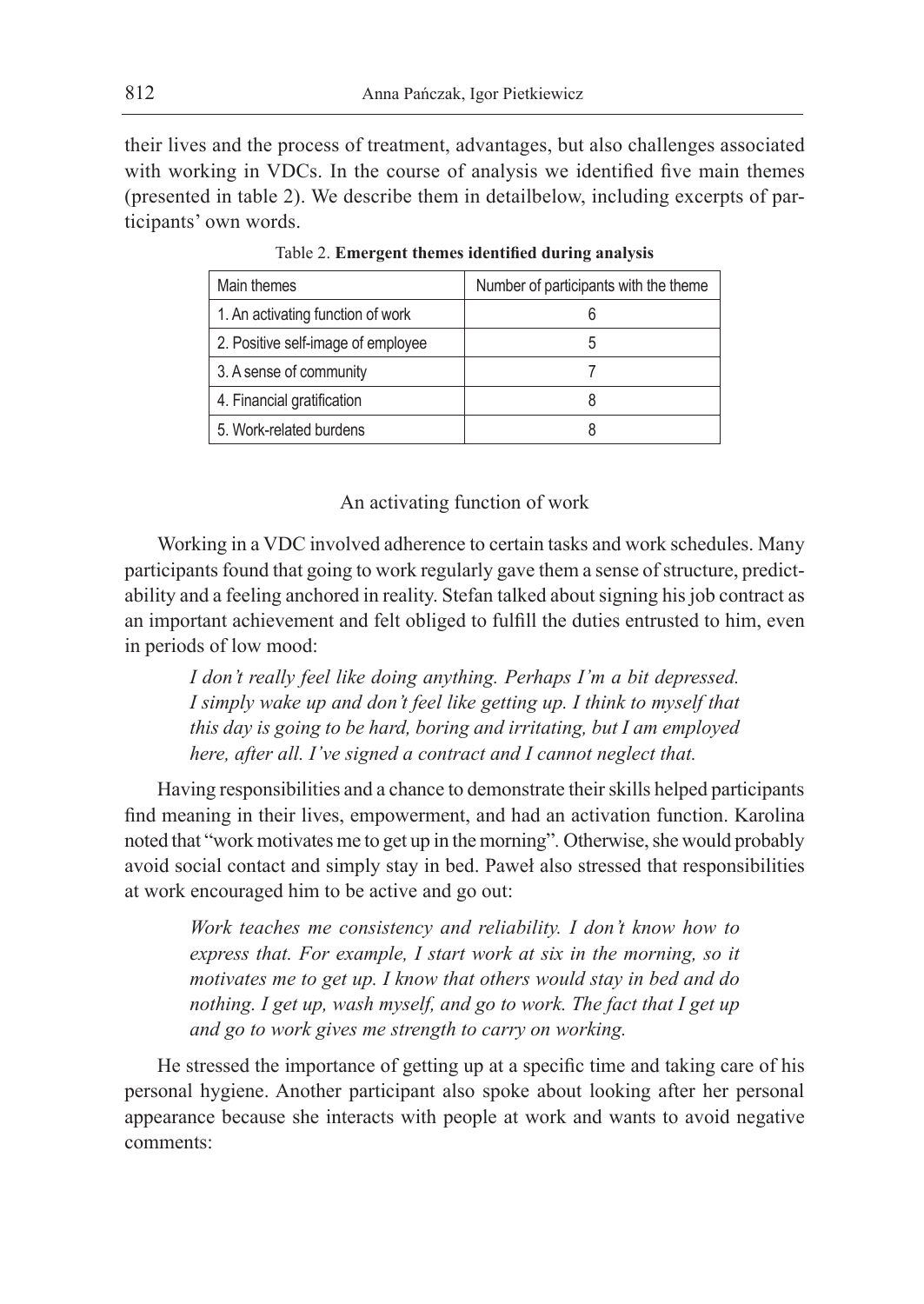*If you have a job, you need to look after your appearance. People like me, in my opinion, often neglect themselves. They don't care about being well-dressed or having tidy hair. This is not important any more. But when you go out and see people, well, you really have to buck up a bit, to avoid critical comments. You dress nicely, comb your hair, put on some make-up and go to work.*

Teresa compared her activity at home and at work. She realized that the presence and involvement of VDC staff encouraged her to be more active. The management seemed to play an essential symbolic role for her as caregivers, who encourage and support her in undertaking challenges and commitments. "Working here you have to do this or that. Because one must do that, you simply engage yourself in these activities. At home, however, no one encourages you. Here it looks different."

Stefan ascribed similar value to VDC personnel. He perceived detailed instructions received from them as encouraging and empowering, especially when he was feeling lost. "They tell you exactly what to do. They motivate you to work. If I had to do something from start to finish myself, I wouldn't know where to begin."

## Positive self-image of employee

Being able to work and show their abilities in a variety of tasks had positive effects on participants' self-esteem and self-efficacy. Marta was proud to be able to use her skills: "I am quite good at what I do, and I can do things properly. I am quite fast, which is good. There is no queue when I distribute meals." Janina said that contact with other employees at the VDC encouraged her to hope that she could be useful in society and helped her cope with stereotypes she thought people had about disabled people, and which she herself internalized. She was able to incorporate her professional role into her self-image, instead of constructing her own identity mainly on limitations or deficits associated with illness and the role of a patient.

*When I saw that such people can still work, that they can be given a job, this really touched me. It really warmed my soul. People say: "The disabled, what can they do?" I have heard such comments. It is so important to actually do something, so that you're not an outcast from society.*

Participants were grateful to have employment and strongly identified themselves with their workplace. Janina referred to her job as her "own place, a dream that came true, my second home". Karolina also believed that disabled people get attached to their workplace and exercised special efforts because of the limited number of places that can offer employment to people with mental disorders. Teresa said that her dedication to the VDC helped her make sense of her engagement.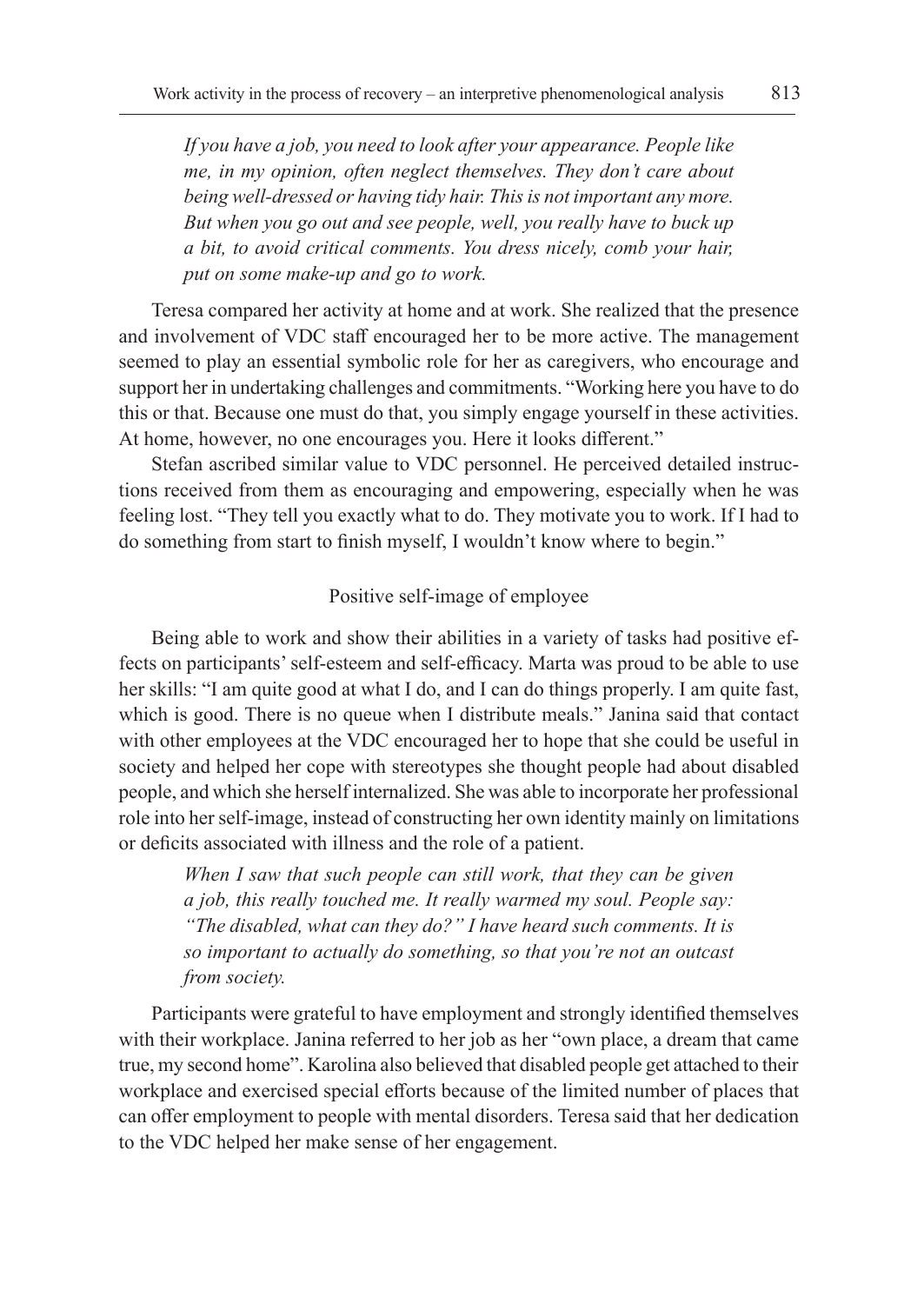Irek highlighted a specific inversion of role while serving as a waiter during events to which doctors or priests were invited. Those who normally provided him with support and help became the recipients of his services. This allowed him to enter into a variety of social roles (not only that of an ill or disabled person) and give him a sense of payback. This had significant meaning for him when those who represented authority expressed their gratitude and appreciation: "it is so nice when people thank us for our services and say that the meal was delicious. Last time we even got a box of chocolates for working as waiters during a baptism celebration"

Other participants also expressed satisfaction when their efforts were recognized and appreciated by management or clients, especially when they lacked such experiences elsewhere. "I really feel valued. Sometimes I do something and someone says it is nice or good. I really like baking; the thing is, I don't do such things at home because I don't have anyone to do that for" – Karolina.

Responsibilities given to VDC employees were similar to the chores they had at home. Participants said expectations of them at their workplace were adjusted to their abilities, which increased their self-efficacy. The type and scope of assignments was usually individually negotiated, depending on the mental state and capabilities of an employee. Participants felt they were working in a sheltered environment and could count on more understanding when compared to healthy individuals. Irek says:

*This tolerance really helps me. A year ago I was on some new medication. We were doing a catering job and the manager wanted me to prepare something, but I was unable to stand up straight. Wherever I sat down for a moment, I immediately fell asleep. If this happened in a typical workplace, the café manager would probably ask: "Have you been taking drugs or something? Are you still drunk after a party?" Whereas here, I just told the manager that I was taking new medication for the first time, and she totally understood.*

Only Stefan declared a different approach towards his work. He compared himself to other employees and diminished the value of the tasks allocated to him. He saw himself as someone with no skills at all and said his job did not really match his interests: "I know that the cooks have many more responsibilities on their hands. What I do in comparison to them is simply less important. If it wasn't for them, there would be no meals available. I don't really do anything important here, because I am only a kitchen assistant".

## A sense of community

Having regular work provided a chance to interact with other people, which helped some participants break the feeling of social isolation. Teresa stressed how important this was for someone who was single and without social networks: "I have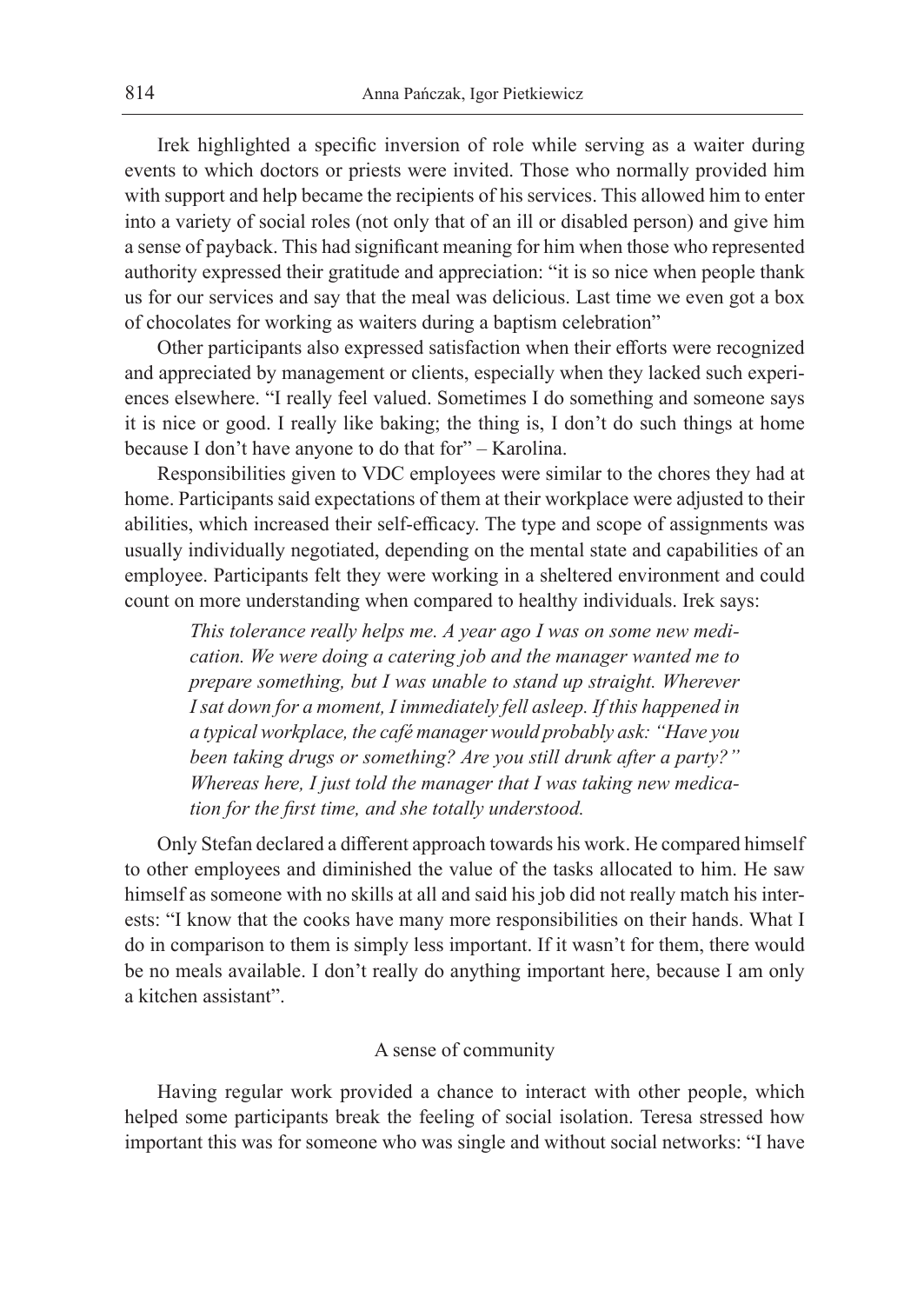some friends. One is not so lonely any more. You can talk to someone and someone will listen to you". Mateusz emphasized that work gave him a chance to "participate" in social life". There were other people in VDCs struggling with similar difficulties. Identifying with them helped form a sense of community and lessened the feeling of separation. Stefan says: "I know that I am not alone. A few people here also have paranoid schizophrenia. I know I'm not an exception. It's a relief to think you are not the only one with this problem".

Participants say that shared history of illness brings people together because patients can understand the difficulties and challenges experienced by those in psychiatric treatment. Karolina says: "other patients know that there are better and worse days; that sometimes one is agitated, sort of nervous". In this way, they could become experts-byexperience. Irek says that, although employees do not always discuss their symptoms with one another, a mere awareness that they share similar experiences is very comforting:

*I know all that from my own experience. I don't talk too much with the girls about that, but … sometimes this fear just happens. No one really knows why that anxiety appears, or why one is so hyped-up again. It's just part of this illness.*

According to Karolina, healthy people cannot fully comprehend the difficulties experienced by those with mental illness.

*We really understand one another well because we have lots in common. One knows how hard it is sometimes, how mentally tortured you feel, sometimes. This is something that a healthy person can't really understand, I suppose. So, there's no point talking to someone like that about your illness because it doesn't serve for anything.*

On the other hand, participants reported feeling more accepted at VDCs and were convinced they could expect more understanding and social support, not only from the co-workers, but also from the management. Karolina says: "when it gets really bad, well, then I call them and say that… for instance, I haven't slept all night or that I only slept for two hours. Then they understand and give me a couple of days off".

Because of this, they experience less embarrassment and fear of being criticized. Janina stressed that: "in no other workplace could I experience more warmth, than here".

## Financial gratification

Receiving a salary for work carried out was itself a factor which linked participants to reality and the principles of social functioning. They described their developing sense of independence and self-control. They were happy to be financially rewarded for their efforts, and this motivated them to learn how to manage their own budgets. This also had a positive effect on their self-esteem. Paweł says: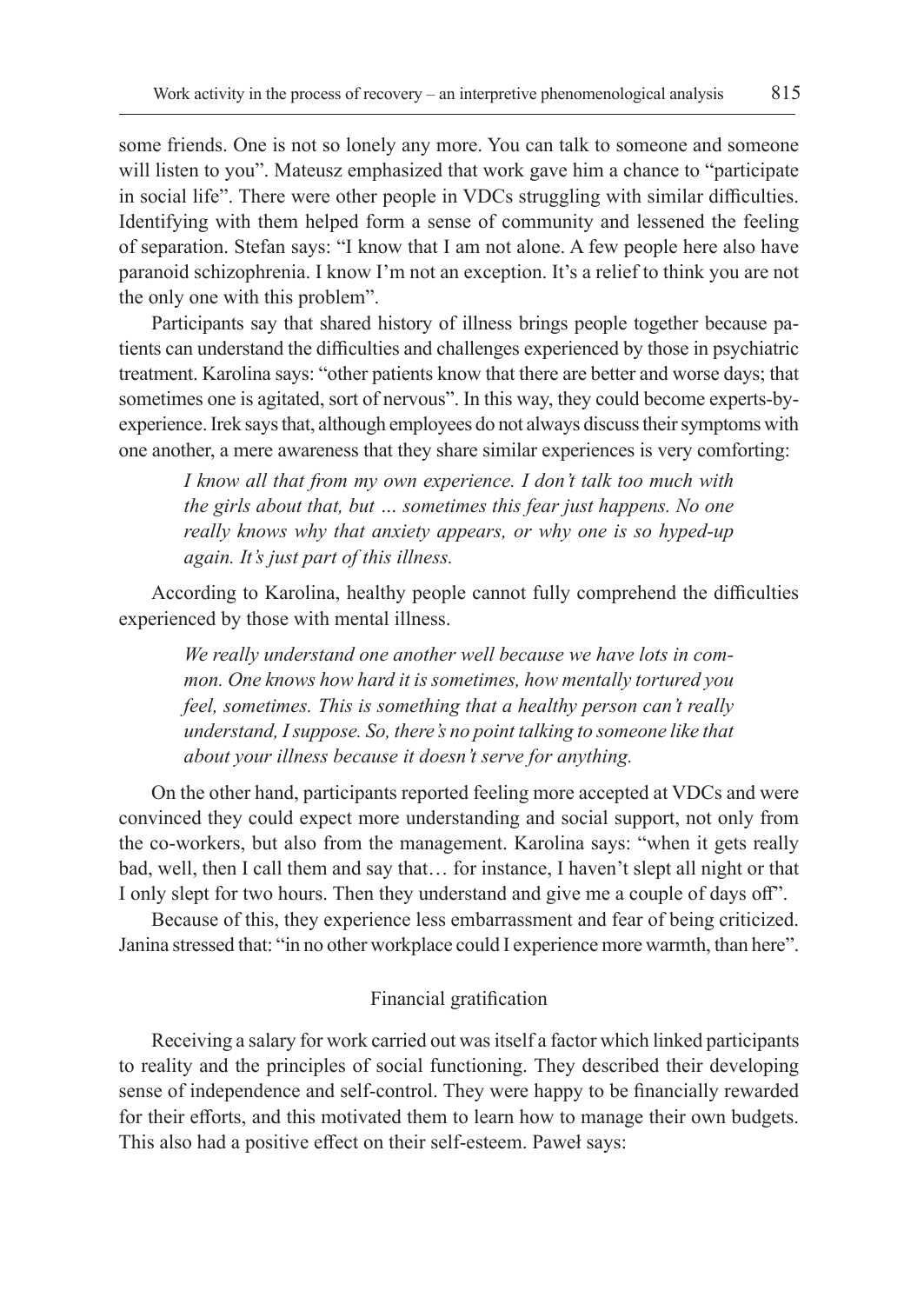*This was helpful because I have become more independent recently. I need to manage my money so that I have enough till the end of month and my next salary or the health benefits. I need to think about paying for my flat, bills, and things like shopping. Of course, this also teaches me to save money.*

Salaries at VDCs, although fairly low, enabled participants to meet certain needs and realize personal plans. Teresa was saving money to buy new furniture ("I saved some money because I've been planning to buy a new wardrobe. I will still have a little bit left. I can satisfy my needs. I can afford that myself.") and Stefan managed to set up the Internet at home.

Jolanta, on the other hand, viewed the salary received at VDC as a bonus to her pension. She put the money aside for unforeseen expenditures. Jolanta said: "I am saving for a rainy day, as the saying goes". She claimed that the accumulated financial resources gave her a sense of security and independence. Karolina voiced a similar approach. She was glad to be able to earn extra money to supplement her low health benefits:

*I am happy that I work because I am already at retirement age. I was classified able to work in a sheltered environment, which does not conflict with my health benefits which is low anyway. Earning a bit extra gives me quite a nice, little salary.*

Irek, who works as a waiter, also mentions tips which he has received from satisfied customers. He did, however, express ambivalence about being tipped. On the one hand, he felt his work was appreciated. On the other hand, he was afraid of being accused of demanding tips from diners, a behavior he had witnessed at a restaurant in town. Perhaps this reveals his fear of his own greed and imagined punishment or envy from his co-workers:

*Six months ago we were waiting at a big hall and this man came up at the end of dinner and pushed a few notes into my hand. I knew this was money so I said I couldn't accept it because I was simply doing my job. I said that tipping was not expected in our system, and so on. He told me: "Listen, take the money, because I appreciate good work." So, it was 40PLN [ca 10 Euro]. There were two other waiters there and the manager, so I decided to split the money evenly and each of us received 10 PLN. It is not that we are greedy because 10 PLN is not a huge amount of money, but it is really nice proof that someone likes the work we do.*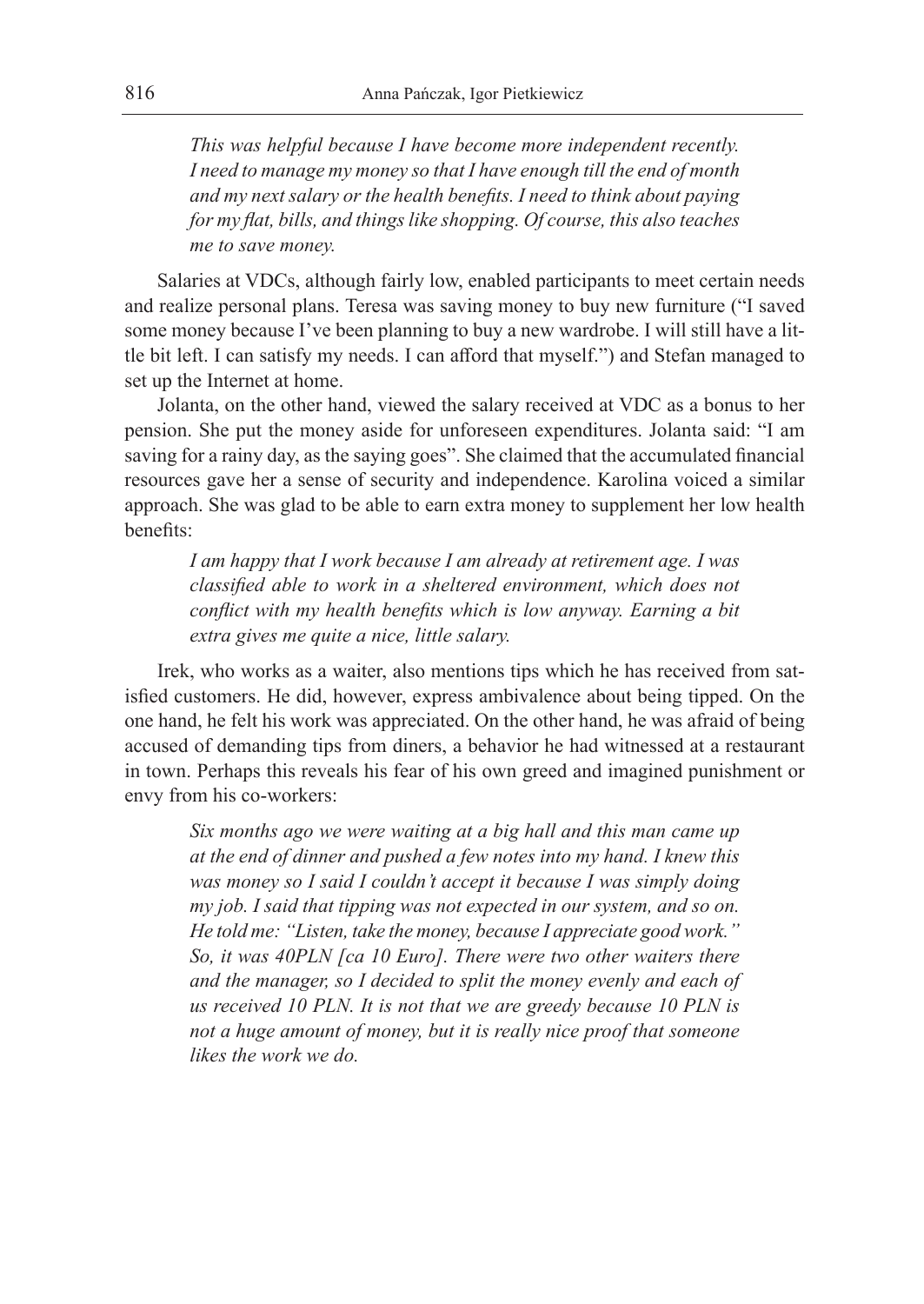#### Work-related burdens

Apart from advantages associated with work in VDCs, participants also described a number of challenges and difficulties, including conflicts with the management, co-workers, and clients. Although conflictive situations evoked strong emotions in participants, they talked about them reluctantly. This gave the impression they were ashamed of being disloyal and wished to hide anything they thought might show the VDC in a bad light, in a similar way that children try to protect a good image of their own families.

When talking about her conflict with management, Karolina continuously highlighted her loyalty and identification with her workplace:

*It was a very difficult experience for me, but my wounds healed after a while. Everything comes back to normality. I am not used to picking on someone but, when someone gets me going – and I am a nervous person – then we might have a tiny conflict. It happens rarely, though, because I am on their side [I am a VDC employee]. I try to do my job properly.*

While Karolina described herself as a nervous person and was able to express her discontent, Teresa was afraid of anger and avoided situations involving open conflict: "I didn't want any fuss. Who needs that? I prefer peace and quiet." According to Janina, the medical personnel working in a hospital which VDC supplied with meals assessed the work of disabled people in a negative way. Joan thinks these clients are less tolerant of errors: "in our hospital, if you forget something because there is simply a lot of work, or if you get something wrong, they make a big deal out of it. They say we can't do anything".

Participants mentioned a range of other difficulties, including tensions associated with difficult working conditions and troublesome symptoms exhibited by co-workers. Mateusz complained about feeling tired with excessive work entrusted to him, and having to work in a standing position for long periods and under time pressure. He says: "when there is more to do and the pace is increased, it gets really stressful". Paweł also talked about feeling helpless about the behavior of others, which he interpreted in terms of illness symptoms. He was angry that the VDC management did not intervene. He thought they should notice and control this sort of behavior for the benefit of other employees.

*The only difficult thing here is some obsessive behavior of a colleague of mine. His symptoms are just so tiring. I am completely spent, physically and mentally, just because of him, by listening to him and by looking at him. This has a bad influence on me and there is nothing I can do. They should do something about him – his doctor, or people managing this place.*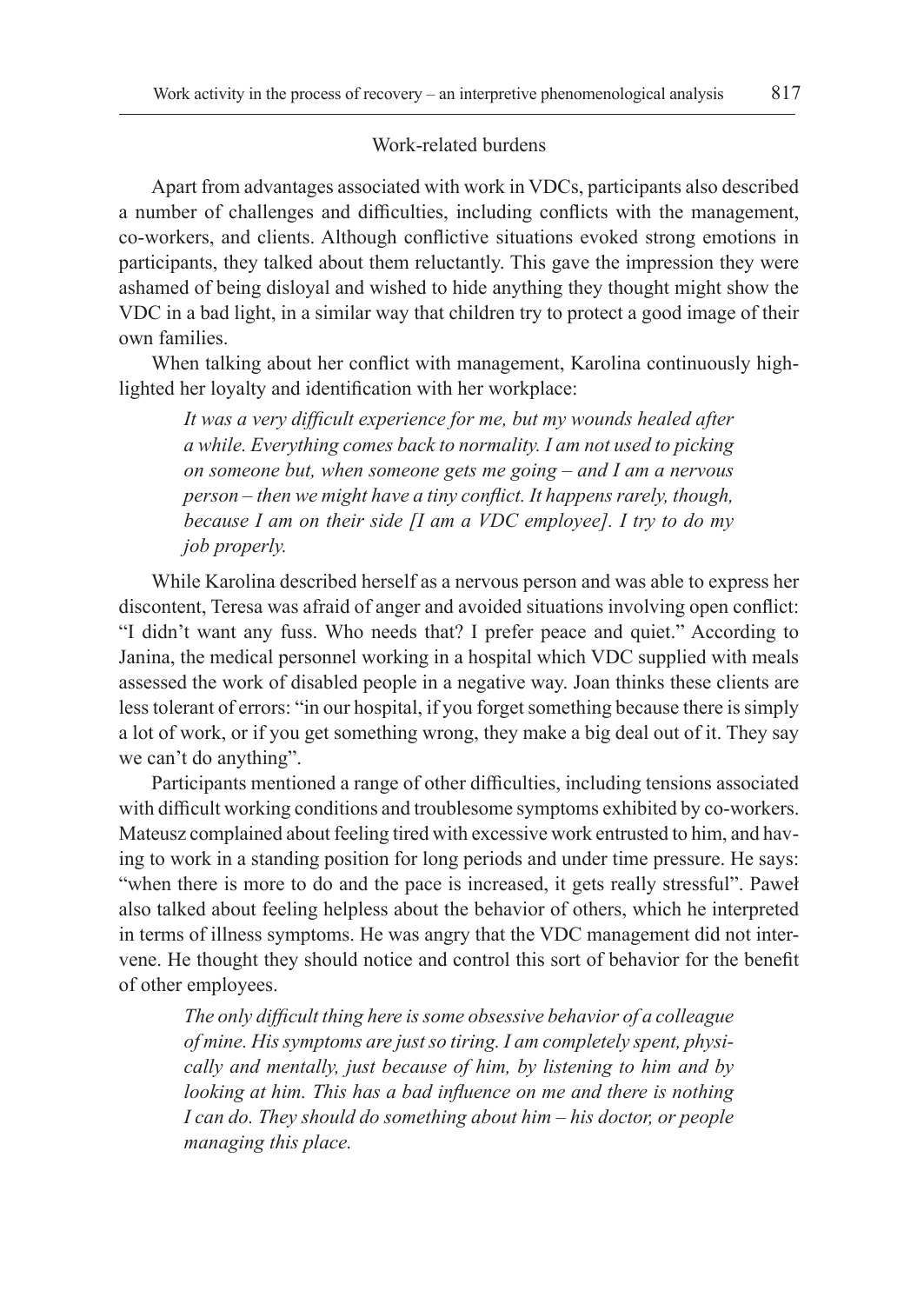Participants encountered various challenging situations typical of most workplaces which tested their ability to solve interpersonal conflicts, or cope with stress. Subsequently, some experienced elevated tension which could deteriorate health conditions in those with weaker ego functions. On the other hand, successful coping could become the source of satisfaction and pride.

#### **Discussion**

This study explored the meaning patients working in VDCs attributed to their professional activity. Participants were more inclined to discuss positive work experiences than difficulties. The analysis of interview transcripts shows that work activity was of significant value to them. This confirms findings of the American study conducted by Dunn, Wiewiorski and Rogers [36], whose participants strongly identified themselves with their workplace and claimed that work helped them to return to health. Trzebińska and Dziewulska [37] suggest that work activity can have a positive effect because it is one of the few available solutions for personality reintegration. This seemed to be the case in our research. Positive experiences associated with work (e.g., a sense of being appreciated) led to higher self-esteem and enabled a transition from feeling useless, worthless, and identifying oneself solely with a patient's role, to viewing oneself as a valuable employee. Working in VDCs and establishing relationships with others made illness just one aspect of everyday functioning that had an impact on self-identity. According to Krupa [38], the role of an employee leads to focusing on work and responsibilities, limiting the disorganizing effect of the symptoms of illness. Our results are consistent with the American and Canadian studies which indicate that work, appropriately adjusted to individual abilities and preferences of an employee, positively effects self-esteem and a sense of achievement and pride [36, 39]. Stefan was the only participant in our study who thought his work was boring, assessed his competences as very low and felt useless at work. Satisfaction with work activity thus needs to be adjusted to the interests and preferences of the jobseeker. Another important advantage of professional activity is that it can help cope with stigmatization and internalized social stigma. Having the status of an employee and a chance to experience oneself as competent, and not only a person with mental disorders, is very important [40]. It is essential, therefore, that professionals empower their patients and help them to recognize their resources and areas for potential development, rather than concentrate on limitations and losses associated with illness. Killeen and O'Day [41] highlight that many poorly functioning patients can still improve and pursue some career. For this reason, Cechnicki and Liberadzka [33] advocate recovery-oriented rehabilitation and highlight how ineffective is the approach focused on deficits. On the other hand, one must not forget that employees of VDCs can realistically encounter situations in which they will feel stigmatized, which can have an adverse effect on their self-esteem. One of our participants felt that clients' appraisal of the work performed by VDC workers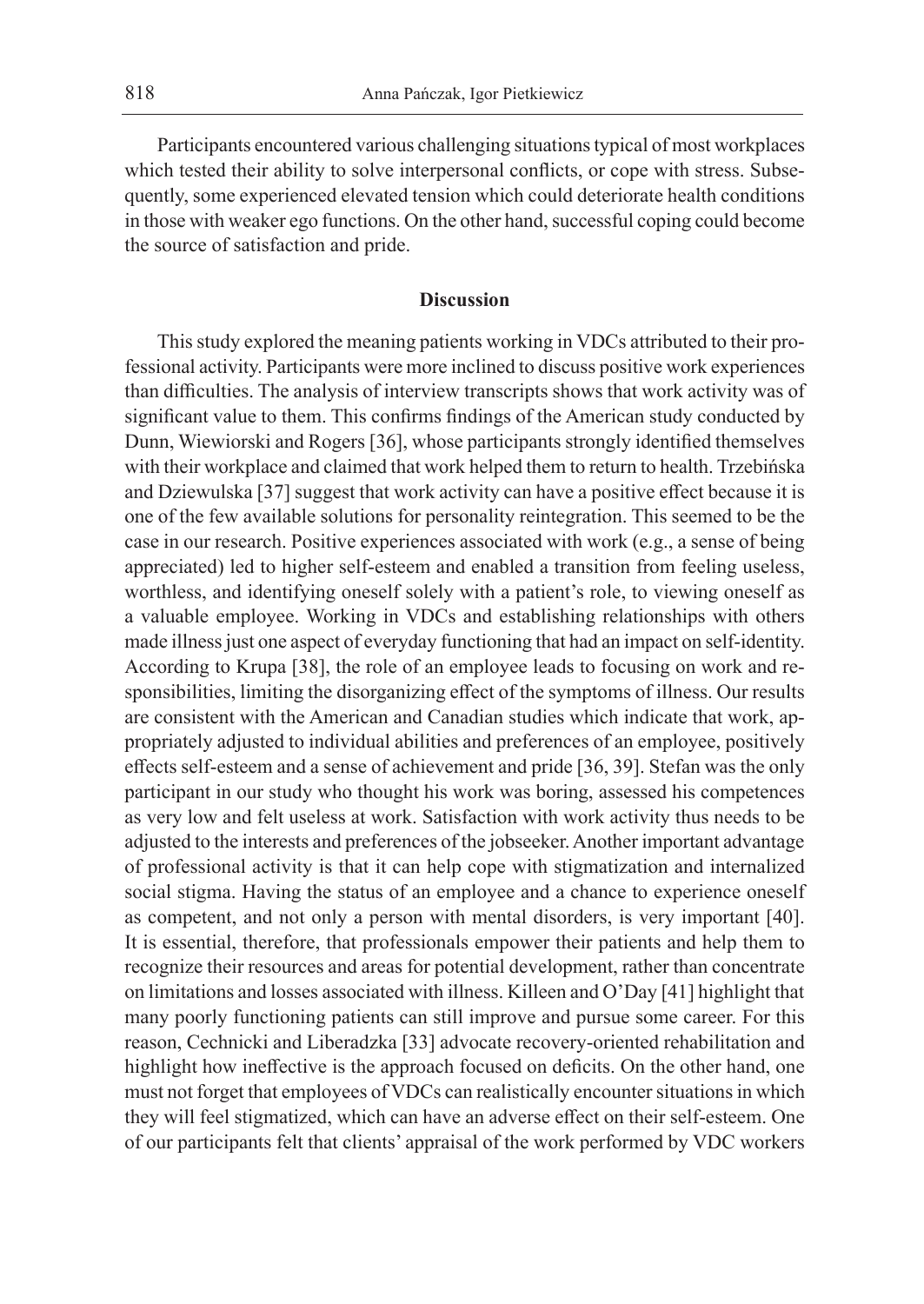was negative only because these workers were disabled. Psychiatric rehabilitation should thus include activities that help patients cope with social stigmatization and discrimination.

Our research has shown that one of the most essential functions of work is its mobilizing aspect. It activated and stabilized our participants by providing them with structure and rhythm. It also gave sense to their actions and empowered them. An ability to draw satisfaction from being able to fulfill one's responsibilities helped them cope with illness and associated emotions. This is consistent with Dunn, Wiewiorski and Rogers [36], whose participants claimed that no other activity had such a positive effect on their health. The demands of work encourage people to adhere to social norms and develop their interests, skills and resources [38]. On the other hand, some of these demands, even in sheltered employment, can be perceived as excessive and induce fear of failure, which can have an adverse effect on health. Not all patients see professional activity as a path to recovery [41]. Our participants said that excessive work under time pressure was burdening, especially when co-workers were on sick-leave. It is thus necessary to take care that job demands do not exceed an employee's abilities and that the job function and responsibilities are adjusted to his or her qualifications, physical and mental condition [37]. This justifies a need for assistants of a disabled person to be present at workplaces – especially where people take on a new job for the first time in their lives or after a long break. Supervision from someone outside the VDC management may also be sensible.

Work activity counteracts social isolation by allowing people to identify with others with similar problems. The results of our study are consistent with Leufstadius, Eukland and Erlandsson [42] who show that work environment can provide a sense of affiliation and community. Support and good relationships with management or co-workers can become a holding environment that is beneficial for the mental state and shields from relapses [39]. However, conflicts are also an inevitable element of human relationships and can lead to intensification of symptoms. This is especially relevant because people with schizophrenia can be overly reactive to any display of negative emotions by others [37]. Our participants were disinclined to talk about conflicts with superiors or co-workers, and were afraid to express their own anger and, in most cases, they undermined the significance of such situations. It would be valuable to further explore how people with mental illness cope with conflictive situations at work and emotions associated with them. Our participants described VDC personnel as understanding and supportive, but that they did not often intervene in conflicts between employees. Participants themselves would not report difficult situations to the staff (e.g., when a team member presented disturbing symptoms) because they expected their superiors to notice and react spontaneously. This implies that patients felt highly dependent on authority figures and need to be encouraged to express their opinions and needs openly [40]. For this reason, workshops in stress management addressing the needs of people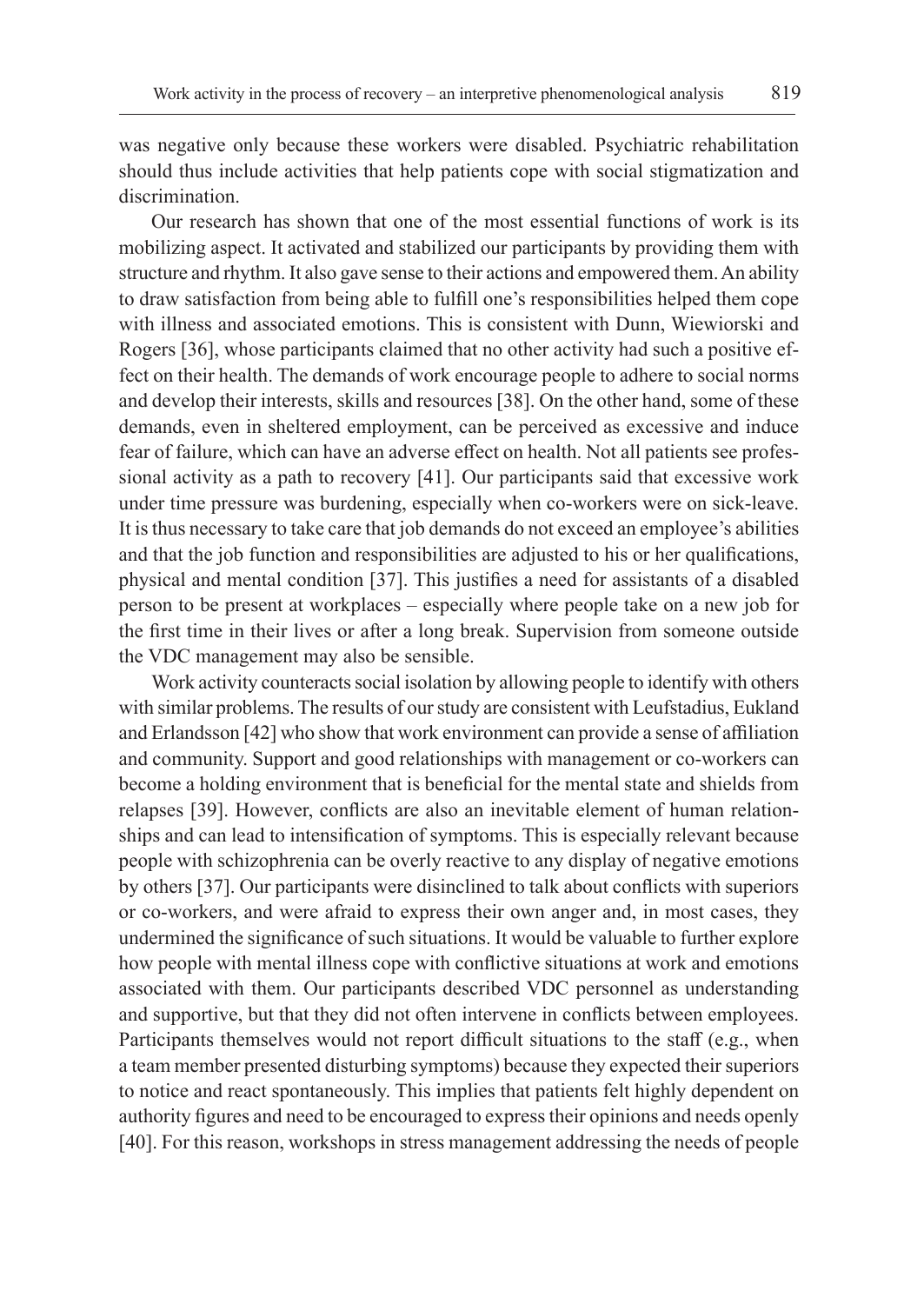with mental disorders should be initiated as an element of vocational rehabilitation. These patients should also be encouraged to use psychological counseling to improve their coping strategies.

Financial gratification was another element affecting professional activity experience. This was connected with planning budgets, a sense of control, independence and security, and also strengthened the connection with reality. Remuneration can also be a source of pride and provide a sense of achievement [36]. Our participants were happy with their salaries, even though they were low and served as an additional bonus to their health benefits. Others [43] thought that receiving health benefits itself limit the motivation to pursue work and give up secondary gains associated with illness or disability. Although health benefits provide some sort of security, especially at periods of deterioration, it does not encourage job-seeking in competitive conditions. Resigning from entitlement to health benefits is a risk that requires self-belief, a sense of agency, and friendly surroundings. On the other hand, the rates offered at VDCs are more like pocket money than a substantial salary, so working in a VDC is more like training. Only full-time employment in competitive conditions could potentially allow patients to become independent and self-sustaining. This only seems possible for well-functioning patients or those with significantly valued skills (artistic for instance).

According to Brown and Kandirikiri [44], factors that help patients undertake professional activity are: a flexible and supportive attitude from others, going at one's own pace in seeking a job or returning to work, recognizing the most sensible form of activity for oneself, and job-satisfaction. This is consistent with our study. Despite evidence that work can have a therapeutic effect [11] and declarations made by the majority of mentally ill patients that they would like engage in work [15, 45], only a small fraction of them participate in vocational development programs and have taken up work in the labor market. Reasons for that were discussed by multiple authors [11, 19, 28, 37]. It seems that the major difficulty in Poland is the lack of integrated rehabilitation and vocational development, which would be linked with the labor market and be attuned to the different needs of people suffering from mental illness. Legislative solutions supporting various forms of employment based on donations are also needed [6, 46]. The hospital-centered model of patient care also presents a serious problem. Despite initial hopes in the National Mental Health Program, most tasks listed here have not been implemented, leading to structural discrimination of people with mental disorders [47]. Not only are their needs neglected at the central and regional government level, but they also face social stigmatization, which limit their access to employment even more [47, 48].

Accounts relating to recovery shared by our participants show that psychiatric rehabilitation and vocational development have substantial value, especially in areas where pharmacotherapy has limited effects. Medication helps to reduce symptoms, but the participants still isolate themselves and have problems with everyday functioning.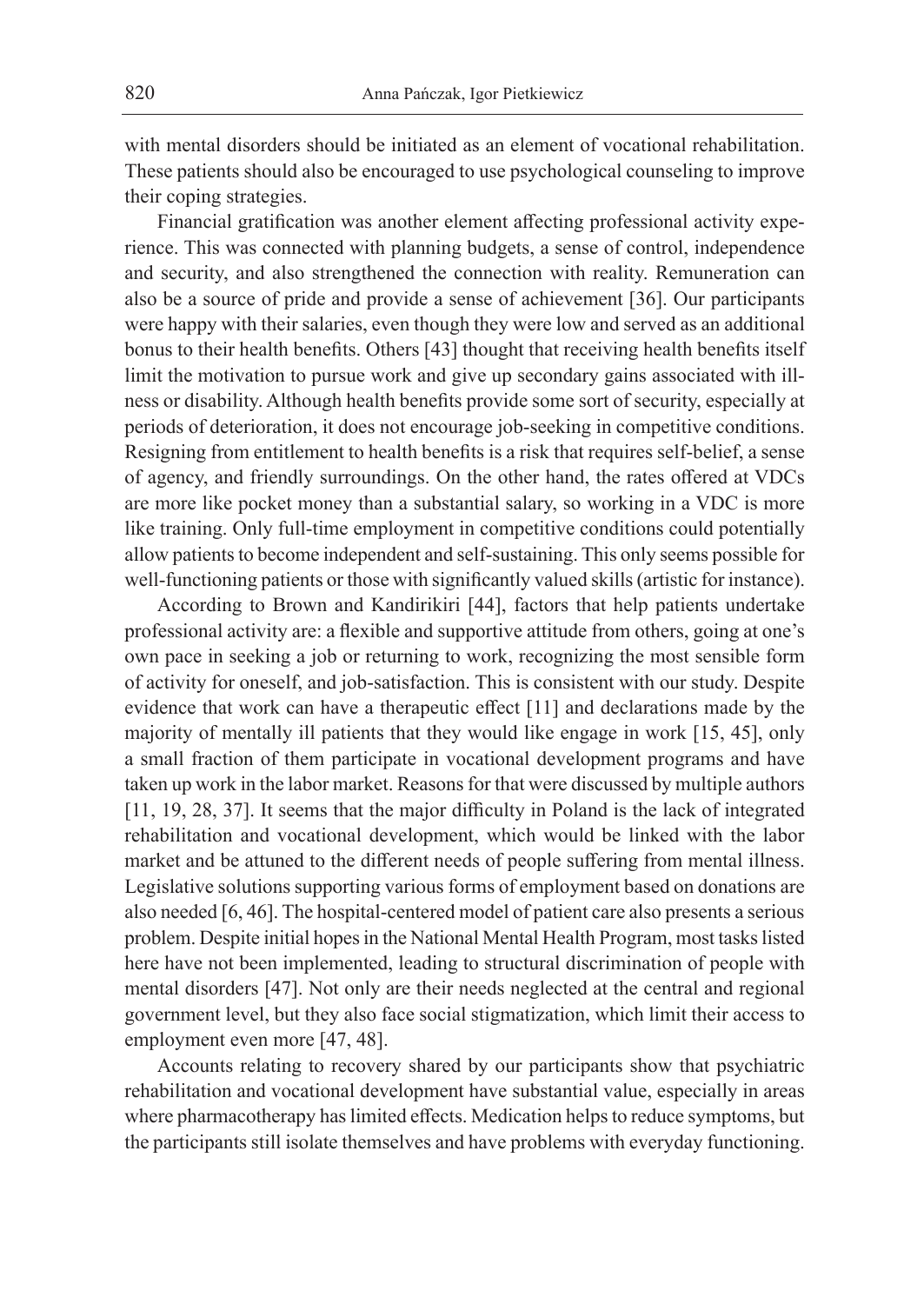Morrison et al. [49] say that psychiatrists are over-reliant on antipsychotic medicines. The assumption that there are no alternative solutions may result in underestimating psychiatric rehabilitation and limit patients' development. This attitude remains, despite limited efficacy of antipsychotic drugs shown in recent meta-analysis [50]. Various authors also highlight adverse effects. Moncrieff and Leo [51] indicate that antipsychotic medicines can cause structural changes in the central nervous system which used to be attributed to schizophrenia itself. Beng-Choon et al. [52] reach similar conclusions, and encourage psychiatrists to exercise caution in planning doses or the length of treatment, and consider potential benefits and harm. Although certain patients have positive reactions to antipsychotic medication, others do not show improvement. Nevertheless, they are encouraged to continue treatment despite adverse effects. Our participants expressed ambivalent attitudes towards pharmacotherapy. Many complained about its negative effect on cognitive and motor function which limited their ability to perform even simple professional tasks. For similar reasons, many chronic patients realistically lose hope of ever returning to work, study, or establishing a family. That is why patients are often reluctant to have pharmacotherapy (especially long-term). Lieberman et al. [53] observe that among 1,493 patients, 74% discontinued treatment, inter alia, because of adverse effects. Alternative solutions are thus encouraged by various authors, especially when antipsychotic treatment does not produce expected improvement. Morrison et al. [54] show promising results of a study on using cognitive-behavioral techniques instead of pharmacotherapy to reduce distress and improve life satisfaction. In Finland, only 33% of patients with psychosis who used the Open Dialogue method needed to take medicine. 84% of them were able to return to their studies or full-time work after such treatment [55]. Knafo and Selzer [56] provide another interesting example of using psychodynamic psychotherapy to treat a patient in psychosis. They advocate a change in contemporary medicine that has focused on using pharmacotherapy to eliminate symptoms. Instead, authors say, professionals should try to understand the function and meaning of these symptoms. More frequent use of psychotherapy in psychiatric rehabilitation and greater caution in using pharmacotherapy (especially outside periods when functioning is diminished) can stimulate patient development and result in fewer adverse effects which can, in the long run, limit the ability or even disable professional activity.

## **Limitations and further development**

This was an exploratory and highly idiographic study focusing on the work experiences of people living with severe mental illness. Lee and Tracey [57] emphasize the practicality of such analysis, as it facilitates building hypotheses and preliminary hypotheses which can later be verified through quantitative examination. The theme of vocational activity among people with mental illness justifies further enquiry for a better understanding of mechanisms underlying successful rehabilitation and pro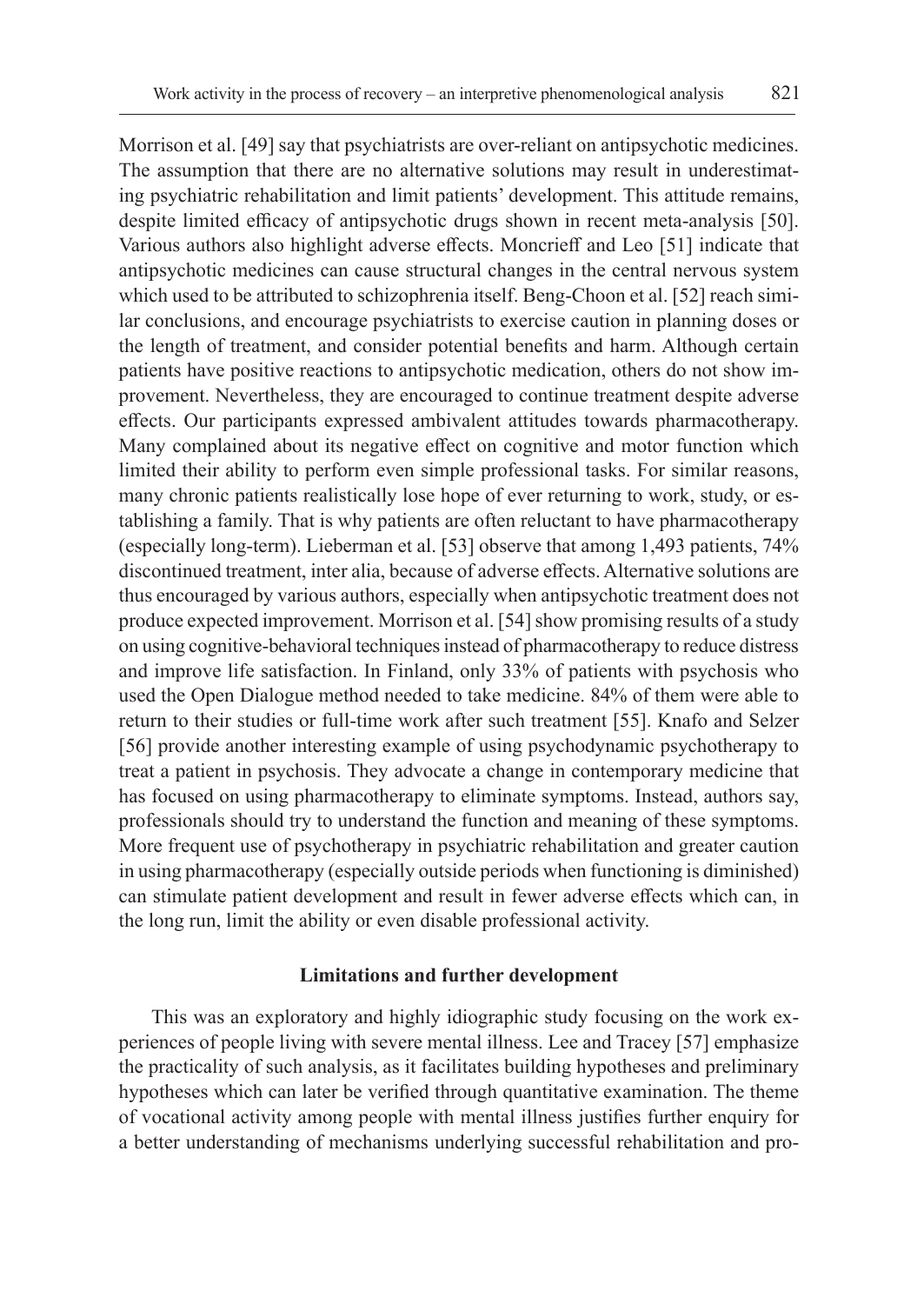fessional development. It would be interesting to hear from people who did not agree to participate in this study. They could represent a separate group with whom we could spend more time to build rapport and obtain information about how they view work in VDCs. It would also be useful to explore work experience at different stages of vocational rehabilitation and in groups who have undertaken employment in the labor market. This would help us build a more thorough picture of the problem under investigation. Analyzing challenges experienced by patients (especially situations of conflict which our participants described with reluctance) and their coping strategies would be important. Another problem that yields further exploration is losing a job due to mental illness. There are situations when people with specialized educational backgrounds, or who perform responsible tasks that require complete cognitive or motor functions, become ineligible to work because of symptoms of illness. What they would make of these situations, and how that affects their identity and self-esteem, should be explored.

A few practical implications arise from this study. First of all, establishing local programs focused on vocational development and using an integrated model of community support [46] should be encouraged. Specific tasks outlined in the National Mental Health Program should be developed. Cooperation should also be fostered between individuals and institutions involved in rehabilitation and vocational development of people with severe mental illness: doctors, social care, job centers, employers and local governments. Social campaigns should be continued to improve a general perception of people with mental disorders and to promote the therapeutic function of work in this group [48]. Healthcare professionals should also be educated about the meaning of work and available solutions in rehabilitation and vocational development. Developing a central database containing information about institutions providing vocational development which could be accessed by doctors, patients, and potential employers is also justified.

### **Conclusions**

- 1. Professional activity positively affects self-esteem, activates patients and helps them to break social isolation and build a sense of independence.
- 2. Cooperation should be fostered between individuals and institutions involved in rehabilitation and vocational development of people with severe mental illness.
- 3. A central database containing information about vocational development for people with severe mental illness should be accessible online for all stakeholders.
- 4. Challenging situations which induce stress at the workplace and risk greater deterioration of symptoms should be explored.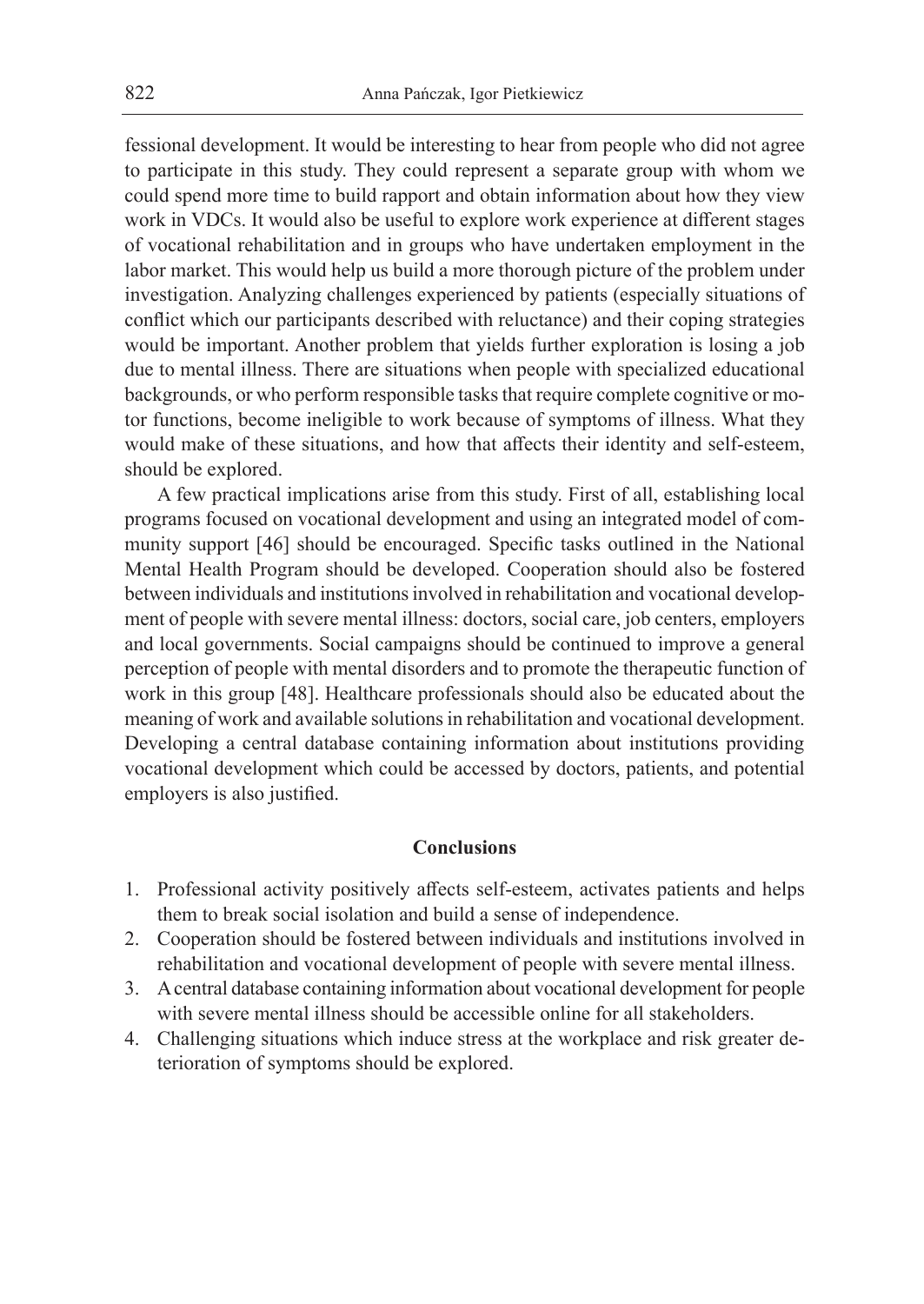#### **References**

- 1. Murphy GC, Athanasou JA. *The effect of unemployment on mental health*. J. Occup. Organ Psychol. 1999; 72(1): 83–99.
- 2. Paul KI, Moser K. *Unemployment impairs mental health: meta-analyses*. J. Vocat. Behav. 2009; 74(3): 264–282.
- 3. Kostrzewski S, Worach-Kardas H. *Skutki długotrwałego bezrobocia dla zdrowia i jakości życia osób w starszym wieku produkcyjnym.* Now. Lek. 2013; 82(4): 310**–**317.
- 4. Negt O. *Praca a godność człowieka*. In: Cechnicki A, Kaszyński H. ed. *Praca, zdrowie psychiczne, gospodarka społeczna. Przyszłość pracy dla osób chorujących psychicznie*. 1st edition. Krakow: Krakow Initiative for Social Economy – COGITO; 2005. p. 31**–**36.
- 5. Araszkiewicz A, Golicki D, Heitzman J, Jarema M, Karkowska D, Langiewicz W. et al. *Biała księga. Osoby chorujące na schizofrenię w Polsce. Raport*. Institute of Patients' Rights and Health Education; 2011. http://www.prawapacjenta.eu/var/media/File/ Zdrowie psychiczne Biala Ksiega 2011 rok.pdf [retrieved: 26.07.2016].
- 6. Kaszyński H. *Przeciwdziałanie wykluczeniu społeczno-zawodowemu chorujących psychicznie w Polsce*. In: Cechnicki A, Kaszyński H. ed. *Praca, zdrowie psychiczne, gospodarka społeczna. Przyszłość pracy dla osób chorujących psychicznie*. 1st edition. Krakow: Krakow Initiative for Social Economy – COGITO; 2005. p. 91**–**100.
- 7. Schmitz H. *Why are the unemployed in worse health? The casual effect of unemployment on health*. Labour Econ. 2011; 18(1): 71**–**78.
- 8. Krupka-Matuszczyk I. *Wczesna schizofrenia a późniejsza aktywność zawodowa: 23-letnia katamneza*. Post. Psychiatr. Neurol. 1998; 7: 339–343.
- 9. Wojtowicz-Pomierna A. *Sytuacja chorych psychicznie na rynku pracy w Polsce wybrane aspekty*. In: Cechnicki A, Kaszyński H. ed. *Praca, zdrowie psychiczne, gospodarka społeczna. Przyszłość pracy dla osób chorujących psychicznie*. 1st edition. Krakow: Krakow Initiative for Social Economy – COGITO; 2005. p. 79–91.
- 10. Cechnicki A. *Schizofrenia proces wielowymiarowy. Krakowskie prospektywne badania przebiegu, prognozy i wyników leczenia schizofrenii*. Warsaw: Institute of Psychiatry and Neurology; 2011.
- 11. Sawicka M, Meder J. *Znaczenie punktu konsultacyjnego doradztwa zawodowego w przełamywaniu niepełnosprawności psychicznej*. Psychiatr. Pol. 2008; 42(6): 959–962.
- 12. Anczewska M, Roszczyńska-Michta J. *O umacnianiu pacjentów w procesie zdrowienia*. In: Anczewska M, Wciórka J. ed. *Umacnianie, nadzieja czy uprzedzenia*. Warsaw: Institute of Psychiatry and Neurology; 2007. p. 45–82.
- 13. Cechnicki A, Kaszyński H. *Programy rehabilitacji zawodowej i pracy dla osób chorujących na schizofrenię – rozwiązania krakowskie*. In: Cechnicki A, Kaszyński H. ed. *Praca, zdrowie psychiczne, gospodarka społeczna. Przyszłość pracy dla osób chorujących psychicznie*. 1st edition. Krakow: Krakow Initiative for Social Economy – COGITO; 2005. p.151–155.
- 14. Lysaker P, Bell M. *Work performance over time for people with schizophrenia*. Psychosoc. Rehabil. J. 1995; 13(3): 141–145.
- 15. Marwaha S, Johnson S. *Schizophrenia and employment. A review*. Soc. Psychiatry Psychiatr. Epidemiol. 2004; 39: 337–349.
- 16. *Badanie wpływu kierunku i poziomu wykształcenia na aktywność zawodową osób niepełnosprawnych. Raport końcowy*. Part 5/6. Pentor Research International; 2009. https://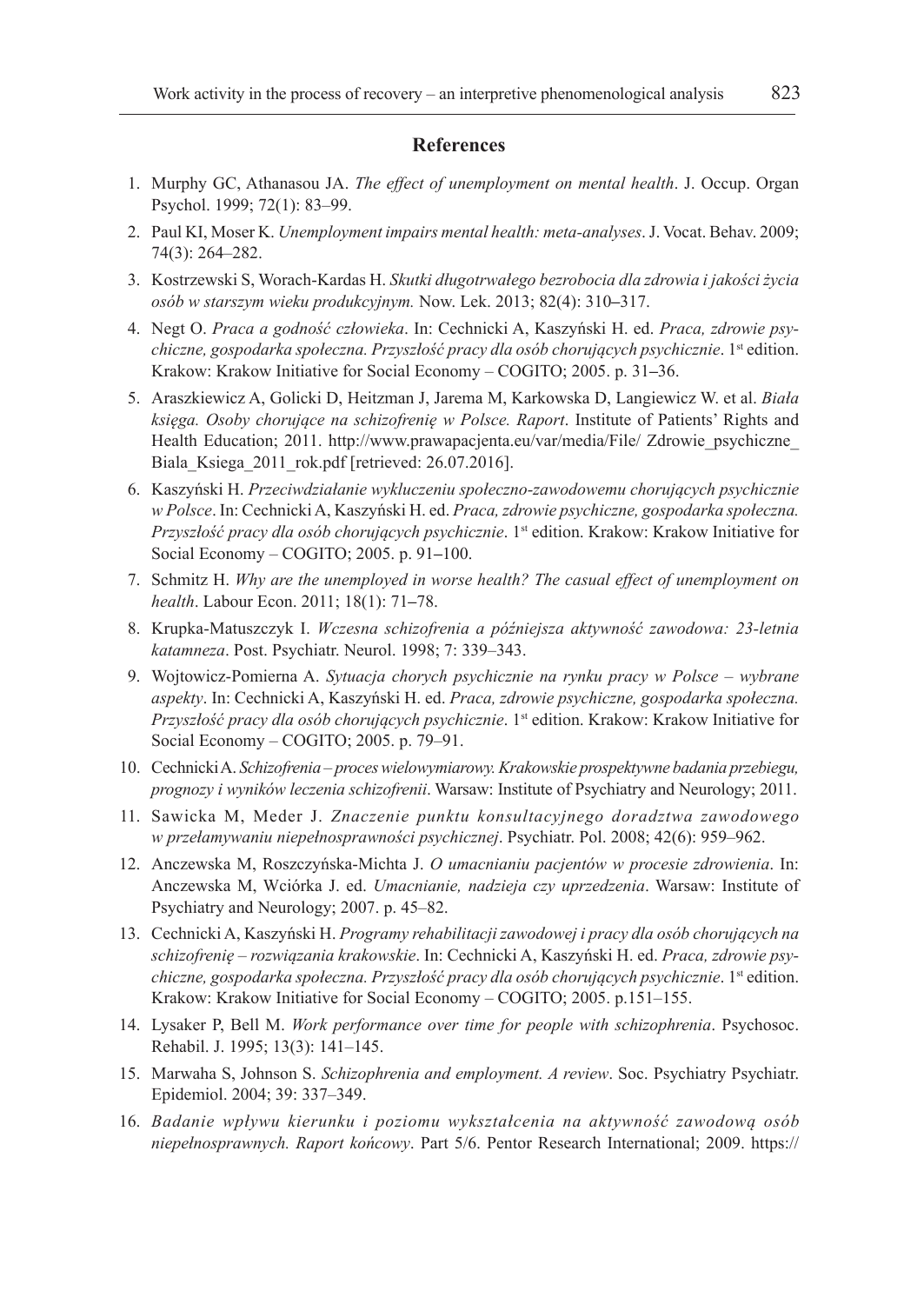www.pfron.org.pl/ftp/dokumenty/Badania\_i\_analizy/Raport\_CZESC\_5z6\_N\_psychiczna\_final. pdf [retrieved: 26.07.2016].

- 17. Ciałkowska M, Adamowski T, Kiejna A. *Rehabilitacja psychiatryczna w Polsce. Przegląd piśmiennictwa polskiego1990-2007*. Psychiatr. Pol. 2009; 43(3): 313–322.
- 18. Schneider J. *Work interventions in mental health care: some arguments and recent evidence*. JMH 1998; 7(1): 81–94.
- 19. Kaszyński H. *Model współpracy na rzecz aktywizacji zawodowej osób z zaburzeniami psychicznymi na terenie powiatu łęczyńskiego. Informator. Model współpracy samorządu terytorialnego, organizacji pozarządowych zajmujących się problemami osób z zaburzeniami psychicznymi oraz pracodawców na rzecz aktywizacji zawodowej osób z zaburzeniami psychicznymi*. Leczna: Leczna Association of Social Initiatives; 2006.
- 20. Bronowski P. *System oparcia społecznego*. In: Wciórka J. ed. *Ochrona zdrowia psychicznego w Polsce: wyzwania, plany, bariery, dobre praktyki. Raport RPO*. Warsaw: Office of the Ombudsman; 2014. p.53-56.
- 21. Załuska M, Prot K, Bronowski P. *Psychiatria środowiskowa jako środowiskowa opieka nad zdrowiem psychicznym.* Warsaw: Institute of Psychiatry and Neurology; 2007.
- 22. *Centra integracji społecznej, zakłady aktywności zawodowej i warsztaty terapii zajęciowej w 2013 r.* Warsaw: Central Statistical Office. Department of Living Conditions and Research and Statistical Office in Krakow; 2014.
- 23. Kaszyński H. *System uczestnictwa społeczno-zawodowego.* In: Wciórka J. ed. *Ochrona zdrowia psychicznego w Polsce: wyzwania, plany, bariery, dobre praktyki. Raport RPO.* Warsaw: Office of the Ombudsman; 2014. p. 56–61.
- 24. Nieradko-Iwanicka B, Iwanicki J. *Zakłady Aktywności Zawodowej: rola w systemie rehabilitacji*  zawodowej osób niepełnosprawnych i perspektywy dalszego rozwoju. Probl. Hig. Epidemiol. 2010; 91(2): 329–331.
- 25. Cechnicki A. *Rehabilitacja psychiatryczna cele i metody*. Psychiatr. Prakt. Klin. 2009; 2(1): 41–54.
- 26. Aleksiejew M. *Krakowska Fundacja Hamlet. Firma Socjalna "Kawiarnia Hamlet"*. In: Cechnicki A, Kaszyński H. ed. *Praca, zdrowie psychiczne, gospodarka społeczna. Przyszłość pracy dla osób chorujących psychicznie*. 1st edition. Krakow: Krakow Initiative for Social Economy – COGITO; 2005. p.157–160.
- 27. http://www.niepelnosprawni.gov.pl/zatrudnienie-osob-niepelnospraw-/zaklady-pracy-chronionej/ [retrieved: 22.12.2014].
- 28. Kaszyński H. *Osoby chore psychicznie jako grupa beneficjentów organizacji pozarządowych świadczących usługi na rynku pracy*. Warsaw: Polish-American Freedom Foundation FISE: 2006. http://www.fise.org.pl/files/1bezrobocie.org.pl/public/Raporty /HKaszynski\_raport\_dot\_ osob\_chorych\_psychicznie.pdf [retrieved: 26.07.2016].
- 29. Kamp M, Lynch C. *Handbook-supported employment*. Geneva: A WASE and ILO CDROM; 1993.
- 30. *Dom niepodobny do innych. Rozmowa z Katarzyną Boguszewską z Warszawskiego Domu pod Fontanną*. Warsaw: Foundation of Social and Economic Initiatives; 2007. http://rynekpracy. org/x/254873 [retrieved: 21.12.2014].
- 31. Biernacka D. *Dlaczego musimy pracować?* In: Cechnicki A, Kaszyński H. ed. *Praca, zdrowie psychiczne, gospodarka społeczna. Przyszłość pracy dla osób chorujących psychicznie*. 1st edition. Krakow: Krakow Initiative for Social Economy – COGITO; 2005. p. 37–40.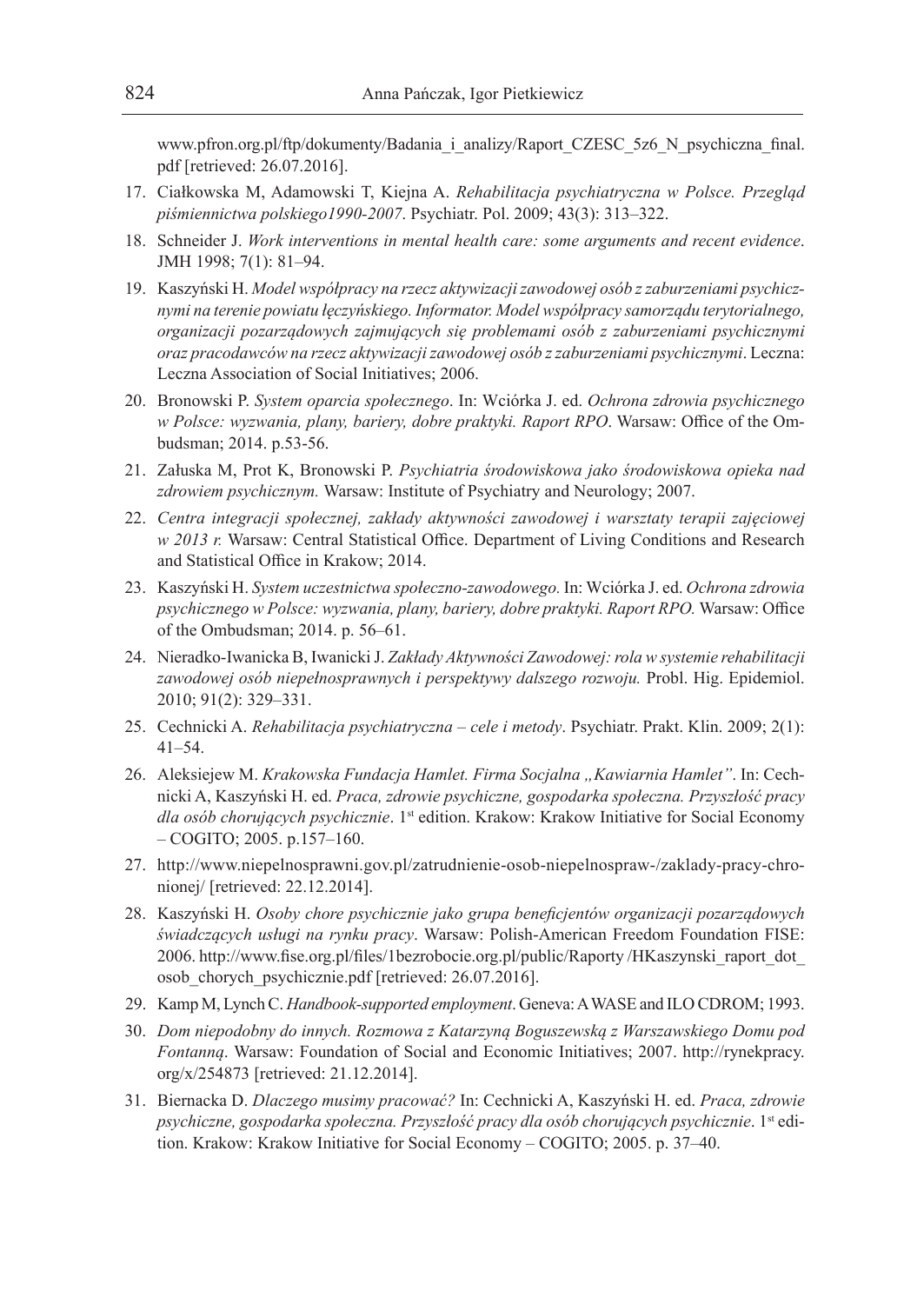- 32. Pietkiewicz I, Smith JA. *Praktyczny przewodnik interpretacyjnej analizy fenomenologicznej w badaniach jakościowych w psychologii*. Czas. Psychol. 2012; 18(2): 361–369.
- 33. Cechnicki A, Liberadzka A. *Nowe role chorujących psychicznie*. Psychiatr. Pol. 2012; 46(6): 995–1005.
- 34. Smith JA, Osborn M. *Interpretative Phenomenological Analysis*. In: Smith JA. ed. *Qualitative psychology: a practical guide to methods*. 2nd edition. London: Sage; 2008. p. 53–80.
- 35. Smith JA, Flowers P, Larkin M. *Interpretative phenomenological analysis: Theory, method, research*. London: Sage; 2009.
- 36. Dunn EC, Wewiorski NJ, Rogers ES. *The meaning and importance of employment to people in recovery from serious mental illness: results from a qualitative study*. Psychiatr. Rehabil. J. 2008; 32(1): 59–62.
- 37. Trzebińska E, Dziewulska M. *Uwarunkowania aktywności zawodowej chorych psychicznie*. In: Brzezińska A, Woźniak Z, Maj K. *Osoby z ograniczoną sprawnością na rynku pracy*. Warsaw: SWPS Academica Publishing House; 2007. p. 231–245.
- 38. Krupa T. *Employment, recovery, and schizophrenia*. Psychiatr. Rehabil. J. 2004; 28(1): 8–15.
- 39. Kirsh B. *Work, workers and workplaces: a qualitative analysis of narratives of mental health consumers*. J. Rehabil. 2000; 66(4): 24–30.
- 40. Van Niekerk L. *Participation in work: a source of wellness for people with psychiatric disablity*. Work 2009; 32: 455–465.
- 41. Killeen MB, O'Day BL. *Challenging expectations: how individuals with psychiatric disabilities find and keep work*. Psychiatr. Rehabil. J. 2004; 28(2): 157–163.
- 42. Leufstadius C, Eklund M, Erlandsson LK. *Meaningfulness in work experiences among employed individuals with persisitent mental illness*. Work 2009; 34: 21–34.
- 43. Bond GR, Drake RE. *Predictors of competetive employment among patients with schizophrenia*. Curr. Opin. Psychiatry 2008; 21(4): 362–369.
- 44. Brown W, Kandirikirira N. *Recovering mental health in Scotland: reports on narrative investigation of mental health recovery*. Glasgow: Scottish Recovery Network; 2007.
- 45. Secker J, Grove B, Seebohm P. *Challenging barriers to employment, training and education for mental health service users: service user's perspective*. JMH 2001; 10: 395–404.
- 46. Mesjasz K, Goleński W. *Instytucjonalne formy integracji społeczno-zawodowej osób z zaburzeniami psychicznymi w województwie opolskim*. In: Gawor A, Borecki Ł. ed. *Strategie promocji zatrudnienia osób z zaburzeniami psychicznymi*. Opole: Top Media; 2012, p. 11–27.
- 47. Podogrodzka-Niell M, Tyszkowska M. *Stigmatization on the way to recovery in mental illness – the factors associated with social functioning*. Psychiatr. Pol. 2014; 48(6): 1201–2011.
- 48. Kaszyński H, Cechnicki A. *Polscy pracodawcy wobec zatrudniania osób chorujących psychic*znie. Psychiatr. Pol. 2011; 45(1): 45-60.
- 49. Morrison AP, Hutton P, Shiers D, Turkington D. *Antipsychotics: is it time to introduce patient choice?* Br. J. Psychiatry 2012; 201(2): 83–84.
- 50. Lepping P, Sambhi RS, Whittington R, Lane S, Poole R. *Clinical relevance of findings in trials of antipsychotics: systematic review*. Br. J. Psychiatry 2011; 198(5): 341–345.
- 51. Moncrieff J, Leo J. *A systematic review of the effects of antipsychotic drugs on brain volume*. Psychol. Med. 2010; 40(09): 1409–1422.